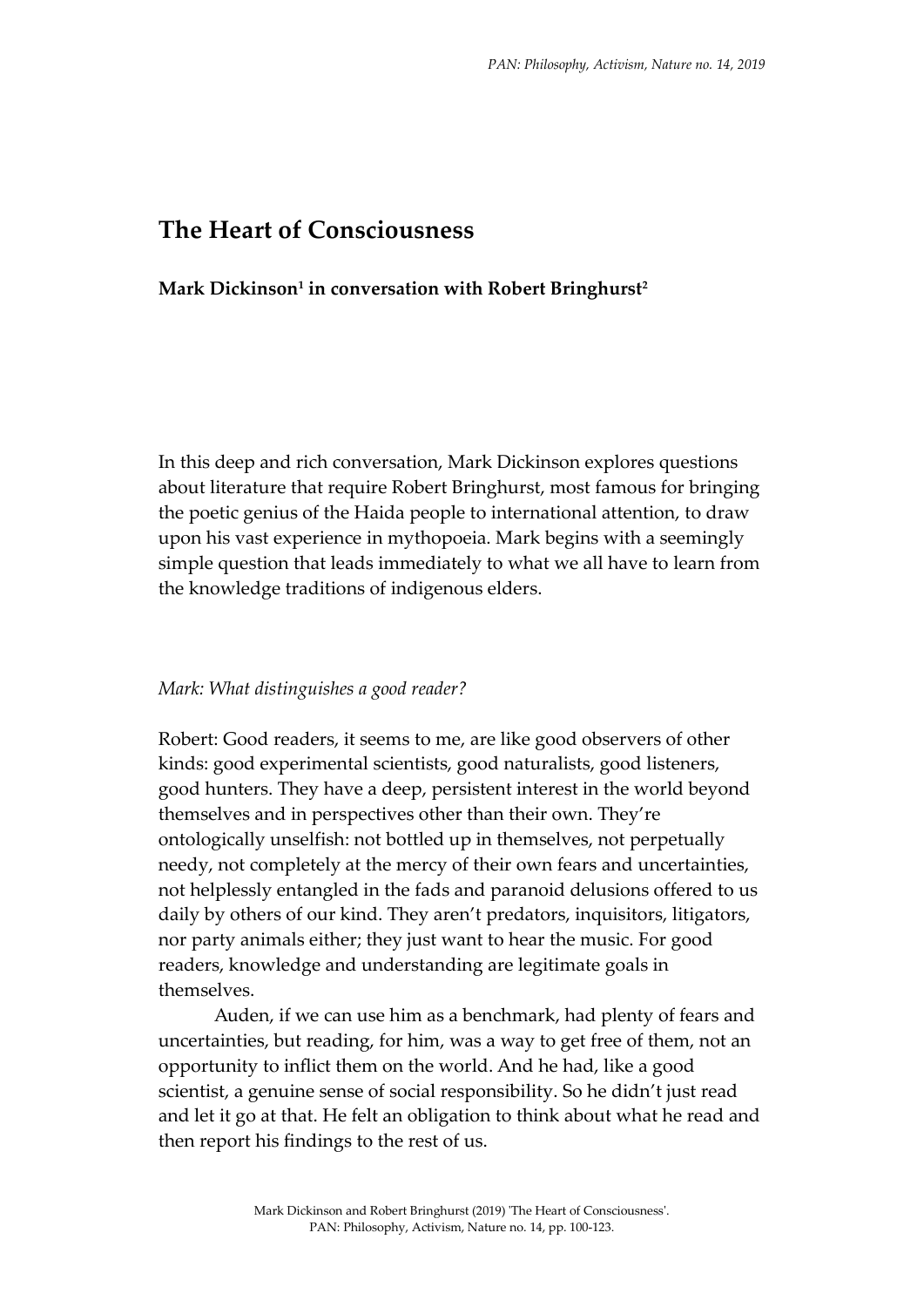### *Does a good reader have anything in common with an elder?*

The world itself is a pretty good book. A lifetime of reading that book, if you're a good and thoughtful reader, will make you a useful source of advice. So in oral cultures, good readers turn into elders. They don't just get old; they turn into old people who know things that young people don't. It happens here too – but the high-tech, homogenized, literate world is turbid and overcrowded, so pretty much everything in human life that makes ecological sense is harder to see. In the oddball culture we have now – this momentary plankton bloom fed by fossil fuels – even bad readers can live to be a hundred. They can also sometimes get themselves elected prime minister or president. In oral cultures, stupid old people are relatively rare. And selfish, deluded, middle-aged people are relatively rare. In hunter-gatherer cultures, they're rarer still. Not absent altogether, but relatively rare. That's why the term "elder" has such handsome connotations in the Native American world. The underlying assumption – that you have to be fairly smart and pay close attention to live a long time – is just about true.

*Speaking of elders, you count Sèdayà of the Yanyèdí, or Elizabeth Nyman (1915– 1999), as a teacher. Could you talk about the circumstances of your meeting Sèdayà, how she came across as a human being, and what she taught you?*

I met her through a book – actually a manuscript on its way to becoming a book. Jeff Leer, at the Alaska Native Language Center, started to work with her in the early 1980s, taping her stories. It was clear almost from the beginning that these ought to be published, but making that happen was a little bit complex. Too many cooks in the kitchen. I could tell you the story, but then we'd be talking cultural politics instead of human beings. Sèdayà was a charming, highly articulate, highly knowledgeable woman – a good reader of the Taku River landscape if there ever was one – but when I wrote the foreword to her book, in 1992 or thereabouts, I had still never met her in person. I'd heard her stories on tape, read the transcripts of the tapes and Leer's translations, and seen a short videotape that gave me a sense of her hand gestures, but to me she was essentially an author: a voice from the oral world that came to me on paper – like Skaay or Ghandl or Cháálatsoh or, for that matter, Homer, who all died before I was born.

*Can the category of "elder" apply to non-human beings? Which ones?*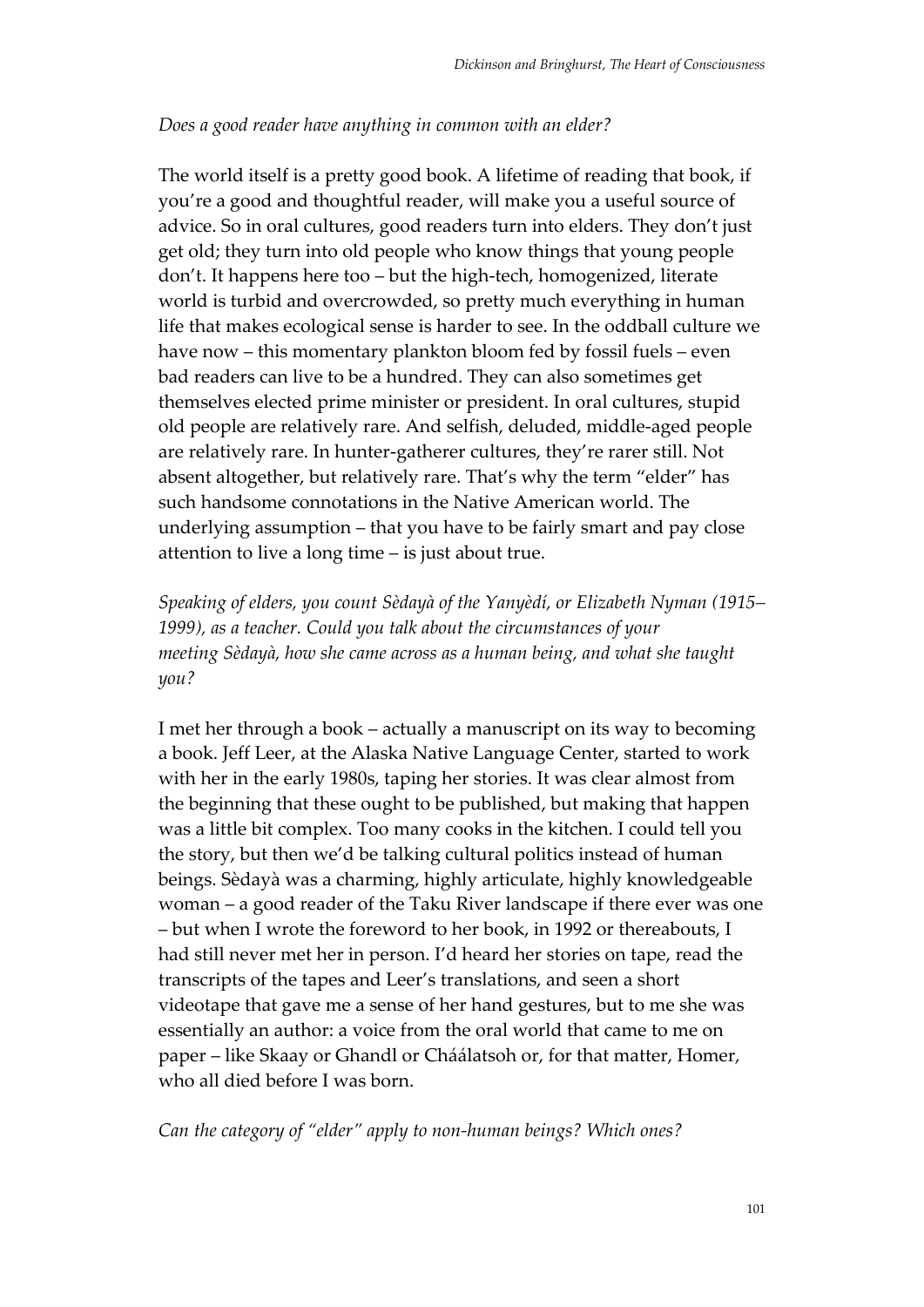Katy Payne's fine book *Silent Thunder* will tell you how important elders are in African elephant societies. And it will tell you how relentlessly the herds are persecuted now – by humans who are unconstrained by elders of their own. The herds suffer acutely, and may simply disintegrate, when their matriarchs are killed. It's hard not to conclude that African elephants are more civilized and humane than human beings. No poaching rings or Janjaweeds or Lord's Resistance Armies, no "final solutions" or suicide bombers, and no Guantánamo Bay. There is fear and anger and violence, sure – and love and elation and mourning – but so far as I've heard, there is none of the orchestrated brutality and industrial-strength venom we've come to expect from human beings. The elephant elders, as I understand, are vital to keeping things cool – vital to interactions with other herds and other species, and also to wise use of resources. They know how to read the world they live in, and how to share what they've learned.

I know I talk too much, but I'd like to give you another example, closer to home. A twenty-minute hike from where I live are a number of Douglas-firs that survived the great Quadra forest fire of 1925. Most of the trees in that valley were killed, but these made it through. We haven't tortured them further by drilling core samples, so we don't know their ages exactly, but several have to be more than 600 years old. The oldest might be 800. Standing among those trees is quite a lot like sitting with the elders at Wāwākapewin or Kwanlin Dün or 'Ooljéé'tó.

Between species as different as humans and Douglas-firs, there might be very few words, or no words, exchanged. The words, if any, will also probably be in a language only the speaker, not the hearer, understands. So they turn into gestures, like waving and smiling. Not language but the base material out of which language is made. Still, if you spend any time alone with those trees, and you know how to listen, something will happen. I'm happy, myself, to call it communication. Very imperfect and incomplete communication, but it's always, for me, a rewarding way to spend time.

Most card-carrying linguists will snort at the idea of trees having language, but botanists, geneticists, and foresters are starting to come round to the idea. They're even starting to decode some of what trees say to each other. That's a far cry from hearing them speak and grasping their meaning directly, but it's a step in the right direction.

And what's in it for the trees? What's in it for them is not being burned and not being logged. Will they learn Kwakwala or Haida or English? No – and that's fine. Interspecies communication is routinely sublinguistic. That is, it doesn't normally rely on either species learning the language of the other. Just on their knowing that someone is there.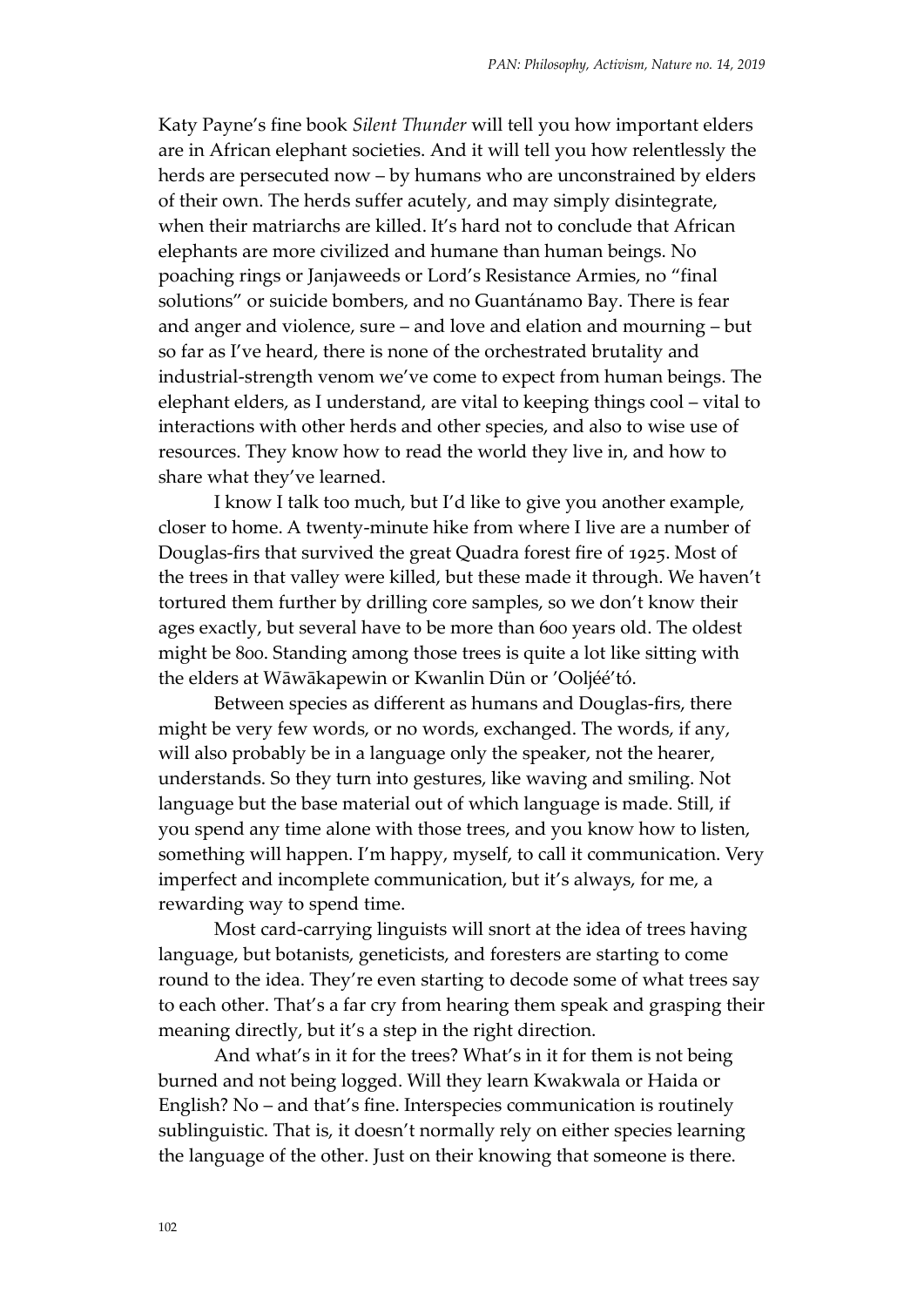### *Does the land know we're here?*

I take you to mean the whole land, with the entirety of what lives in it, not just the rocks and the inorganic parts of the dirt. And if that's what you mean, then we're part of the land ourselves, or we should be. Do *we* know we're here? Maybe we know, as Descartes said, that we exist, but do we know where and in what context we exist? Do we know where *here* is? If we don't know we're here, right here, is it someone else's job to know that for us? The land, I think, has other, more important things to think about than us. So my inclination is to say, No, the land probably doesn't know we're here unless we know that fact ourselves. Which mostly we don't.

### *What is a tree?*

That's something only a tree could answer – and I imagine different trees would answer differently. In human terms, *tree* is a very big category, not taxonomically coherent. A botanist will tell you that a tree is any big woody plant, belonging to any one of maybe 60,000 species in thousands of genera, hundreds of families, dozens of orders, several classes and divisions. I'm guessing that's not how it looks to the tree. Maybe a tree would say, "A tree is any creature in which I can recognize something like myself: something that grew from a tiny seed or spore in the earth and came to tower over other vegetation."

Or maybe the tree would say, "Wood." Wood is quite magical stuff, even when dead. When it's alive, it's more magical yet. We could talk all day about wood. But for thousands of years, humans have separated little woody plants – shrubs, which we look down on or across at – from the big ones we look up to and call trees. That's blatantly anthropocentric, and a tree might say it's nonsense. A tree might say that woodiness, not size, is the crucial factor. Or maybe it would say, "A tree is part of a forest," and leave it at that.

#### *How do you experience the forest?*

There's no place on the planet that I've ever been happier than in the high subalpine forests of the Coast Range, the Sierra, the Cascades. In those places, just below treeline, the forest is short, sparse, full of open spaces. It's barely a forest at all – but being there, for me, is like being in one of those Renaissance paintings where humans and gods are permitted to mingle on equal terms. No place has ever seemed to me more numinous. I'd stay there if I could – but humans can't stay in such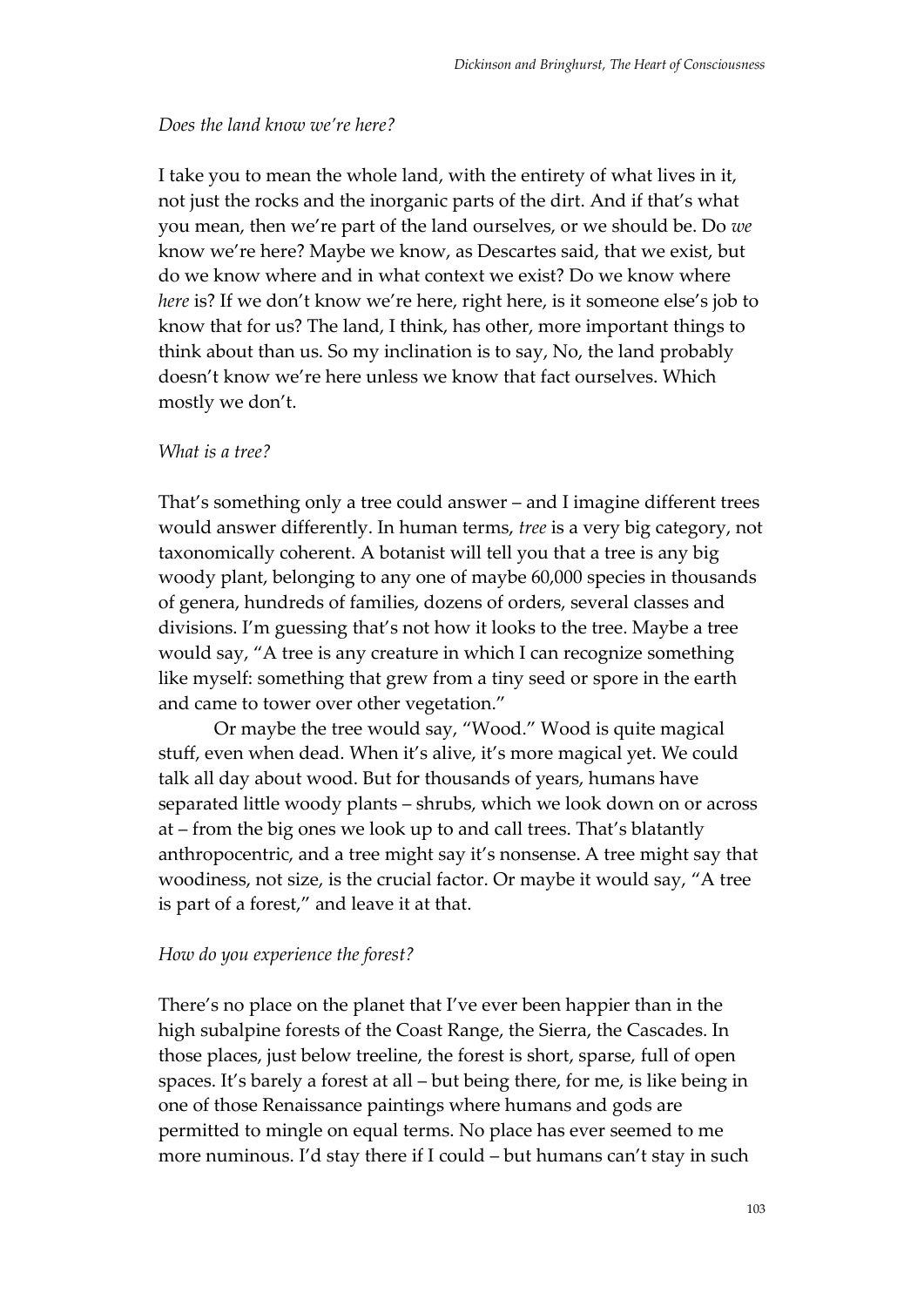places for long without wrecking them. To live in that country, unless you're a tree, you have to keep moving.

But there are lots of different forests, as there are lots of different trees. I live now at 100 m elevation, surrounded by rainforest: Doug-fir and hemlock, Sitka spruce and grand fir, shore pine, red cedar, red alder, and maple. It's dense, and it's tall. The biggest trees are 500 times larger than I am, and ten times older. Even the youngsters, those my own age, are fifty or eighty times my size. I walk in this forest every day, and I know it to be a genuine civilization – in fact, an exemplary civilization. It's peaceful, rich, resilient, and creative. I'm dwarfed by it and made larger by it both at the same time. It does what all real civilizations do: enlarges the minds and enriches the lives of those who come into it. So I've learned to depend on it. It's become a crucial part of what I think with, just like the books on my library shelves.

#### *How does the forest help you think?*

I don't want to quibble, but putting it that way makes me slightly uncomfortable. I don't think it gives the forest enough credit.

The forest itself is a big brain. All those trunks, roots, and branches are living, breathing neurons. You and I are so tiny we can walk right into that brain, like a gnat flying in and out of an elephant's ear. I can walk inside that big green brain and feel it thinking all around me – and of course that helps me think. But it might be a little more accurate to say *I help myself* to the intellectual depth and sanity of the forest. Of which there is plenty.

The internal electrochemical impulses in vascular plants are five to ten thousand times slower than in mammals. You might think that means trees are a whole lot stupider than squirrels, wolves, and humans, but speed isn't everything. This forest is – what? a million times bigger than the brain inside my head? ten million times? So it could be ten thousand times slower – or a million times slower – and still have the edge. In any case, for some purposes, slower may be smarter rather than stupider.

Passing one brain through the inside of another sounds like a pretty neat trick, but it's what happens in the forest all day long. For the ravens, the pileated woodpeckers, the black bears, and the butterflies, it's routine. The big green brain of the forest is the complex thing it is because those other brains are part of it. If this sounds mystical, I'd say it's also as real and practical as the process of induction in an electrical transformer. Pass one circuit through the field of another and there will be a transfer of electromotive force.

Putting one brain into the forcefield of another can also be a recipe for disaster. People caught up in crowds, or conned by the charm of a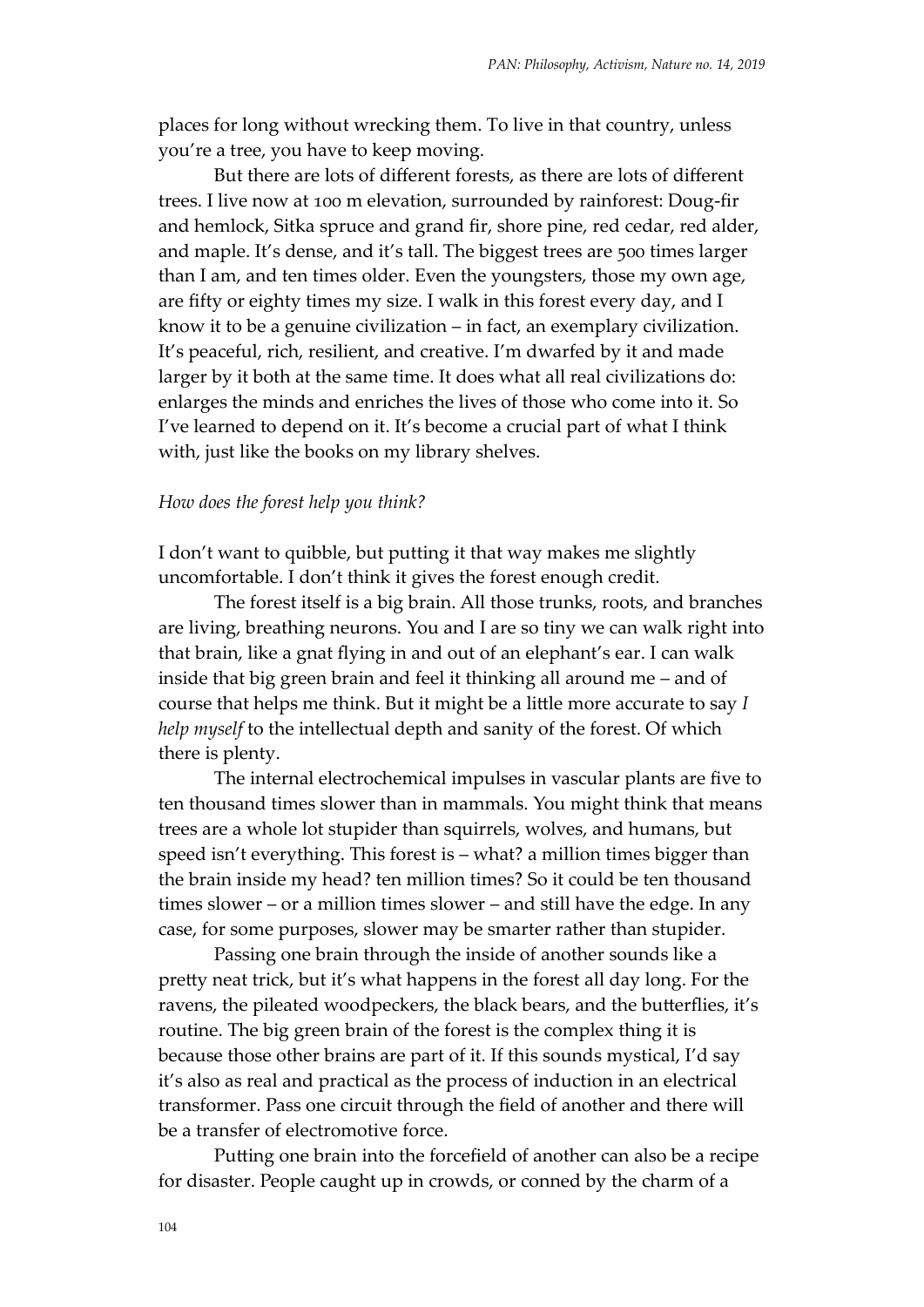charlatan or the fantasies of a demagogue or dictator, routinely lose their wits and do things no sane person would approve. But the forest isn't a crowd; it's a civilization – a leaderless, wild civilization of a kind that has thrived on earth since long before there were any humans. Besides that, the forest has roots, while mammals have legs. And the forest is inherently, insistently diverse. It's made of many species in a way that you and I and our institutions and governments are not. (I'm not forgetting that we, like the forest, have other creatures living within us and would die if they got up and left – but still we're a single species reliant on others; the forest is not.) So the forest is more or less guaranteed to think differently than I do and to know many things I don't. Which I think means it will always have plenty to teach me.

## *Did Skaay and Ghandl understand the world around them in terms of a comparable interpenetration of minds?*

If I had to give a really short answer, I'd settle for "yes and no." Skaay and Ghandl belonged to a society in which normal people took what they needed from the forest but otherwise spent very little time there. Except for a few reclusive shamans, everybody lived in beachfront villages, got almost all their food from the sea, and regarded the saltwater canoe as the only important means of travel. So I think it's safe to say the traditional Haida attitude toward the forest was different from the one I've acquired by spending time in it every day. Skaay, however, was more than a little interested in shamans, including the ones who hung out in the forest. He says much more about the forest than any other Haida mythteller. He also says more about minds. He and Ghandl both have stories about the mental powers required for travelling in unfamiliar realms – sea and sky and forest. Losing your wits is a frequent theme – and it always turns out you haven't just lost them; they've been stolen. I don't think we should call this interpenetration of minds.

On the other hand, a constant theme in Haida oral literature – and Haida visual art as well – is the interpenetration of bodies. You become something else by putting on someone else's skin, or by stepping out of a skin that you normally wear. Skaay and Ghandl have powerful stories on this theme too. It's a very hunterly vision – metaphorically a long way from Faraday's law of induction – but these interpenetrating bodies are very much alive. They have minds of their own – and that's the point. In the mythworld, everything is alive. And if two bodies occupy the same space, their minds will be doing the same.

*What is a shaman?*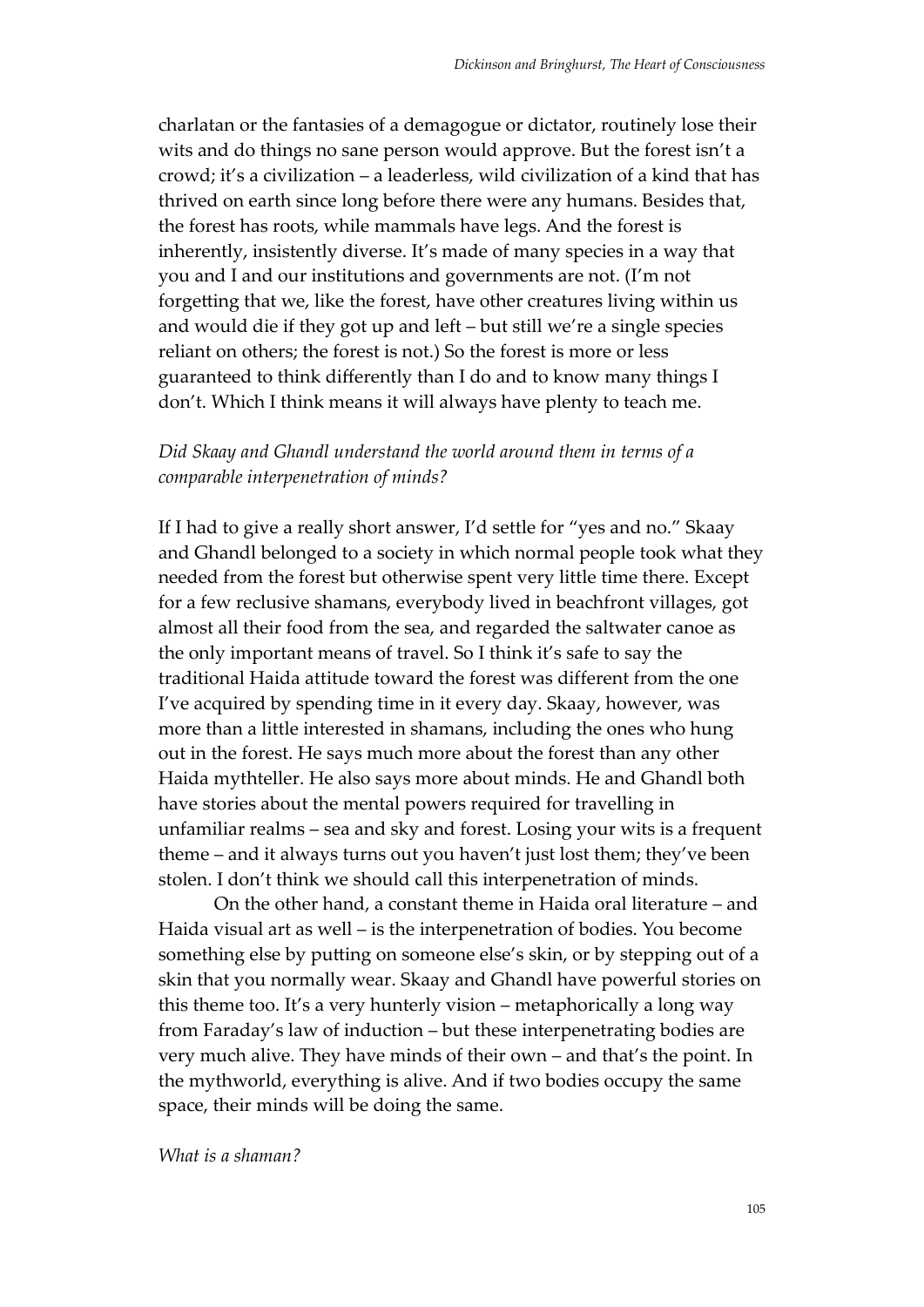You have a fondness for unanswerable questions. A shaman is a person who does what shamans do. What shamans do is cross a boundary – one that the rest of us know is there but don't know how to cross ourselves – and then, with any luck, the shamans come back again and tell us what they found.

Some of the very best accounts of shamanic activity I've seen are part of the canon of Haida oral literature. The authors of these accounts – Skaay, Ghandl, Kilxhawgins, Kingagwaaw – weren't, so far as we know, shamans themselves, but they knew people who were. And they were very astute observers. This matters because, now, almost anywhere you go, church and state have done everything in their power to break the shamanic profession and hound it out of existence, while popular curiosity and plain old gullibility and neediness have done everything they could to bring it back. So real shamans, where they exist, are now methodically invisible, and fake shamans work openly in their place.

Another reason it matters is that nineteenth-century Haida shamanism, as Skaay and Kilxhawgins describe it, was a comparatively healthy cultural phenomenon. They give no hint of the organized (or disorganized) malevolence that often crops up in accounts of shamans elsewhere in the world. Of course, it's hard to know how far these accounts of shamanic malevolence can be taken at face value, and to what extent they might be just reflections of missionary paranoia. At any rate, there are a lot of them. The Haida accounts, by contrast, are clear, detailed, and free of any nervous backward glance.

So there's one way of pursuing your question. You can't just go hang out with shamans the way you can go hang out with trees. Nor can you read some shaman's book on the major types of trances, or trust an anthropologist's biography of a shaman. But you can let those Haida authors – three mythtellers and one oral historian – tell you what they learned by living in the wreckage of a rich, old oral culture.

Some of the Haida stories about shamans are, in a manner of speaking, "fiction." That is, they are told as part of the unfolding of a set of literary themes. That gives the mythteller a chance to say what he knows without appearing to transgress the public, impersonal, timeless nature of the mythteller's art. What he's doing is not in fact impersonal, any more than writing a novel or play is impersonal, but it's presented as if it were. And some of the stories appear to be "nonfiction" accounts of events the speaker has seen or persons he's known. This again may be, and almost certainly is, a literary device, but it's a different device from mythtelling. Either way, the meat on this literary bone is knowledge the storyteller has picked up somewhere in his life and has, with the help of the story, polished until it shines.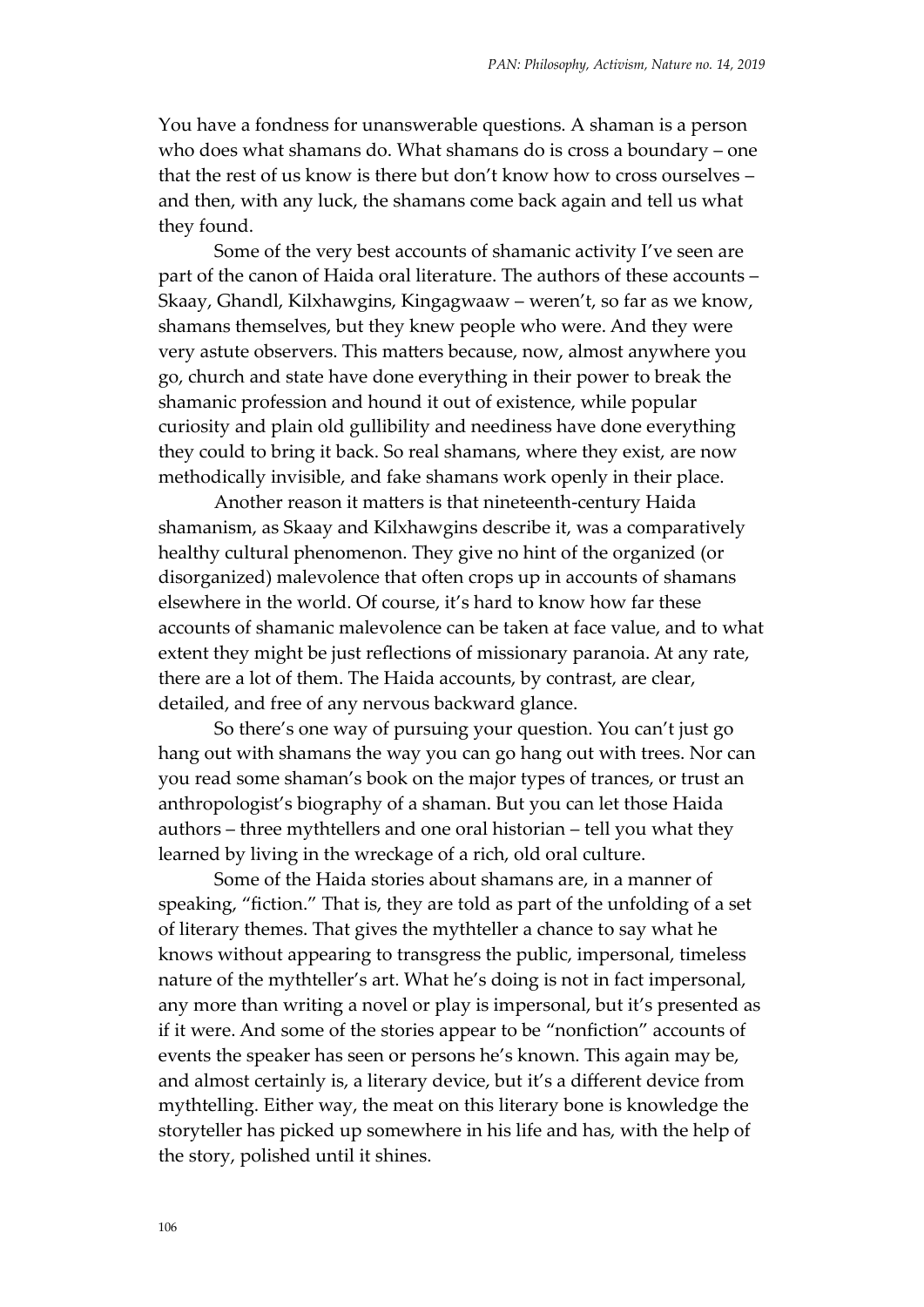*Can we add polyphony to the list of "telltale marks of oral style" you mention elsewhere?*

Ah! A question with a clear, straightforward answer! No, we can't.

Polyphony seems to me a fundamental characteristic of reality. To the extent that oral literature, or any other art, represents or re-enacts reality, you might think it would have to be polyphonic too – but that's not the way it works. Artists can – and of course, they must – leave a lot of things out. All of us understand reality to be spatial and dynamic, but a lot of very fine representations and re-enactments of reality are twodimensional and static. A painting or drawing doesn't need to become a movie in order to better represent reality.

In a conceptual rather than practical sense, I'd say all genuine *mythologies* are polyphonic, because a mythology is an ecology of stories: a web of many different, coexisting stories. Polyphony as an abstract notion is almost synonymous with ecology, but in the practical sense, of course, they're very different. You can't catch fish in a motet.

When a mythology has the misfortune to turn into a religion – Christianity or Islam or the United States of America, for example – one story comes to dominate the others and they cease to be polyphonic. But even in a thriving oral culture where the mythology is a healthy forest of stories, the stories are usually told one at a time, not several at once. So there might be no perceptible polyphony in a mythtelling performance. In the Ifugao villages in Luzon, it used to be the custom to tell many stories at once – but that's the exception, not the rule.

*Hold on a second. A few minutes ago, you were talking about the interpenetration of minds and bodies, and of passing one brain through another. Isn't that a kind of polyphony? The analogy to overlapping melodic lines in polyphonic music seems strong.*

The forest is full of independent voices. So what you'll hear as you pass through the forest will be polyphonic speech, or polyphonic music. But if you come back to the house and tell me about it, your account of what you heard might take the form of a list: I heard ravens, pileated woodpeckers, hairy woodpeckers, downy woodpeckers, blue grouse, ruby-crowned kinglets, winter wrens, running water, red squirrels.… There's nothing polyphonic about your list, although it might be in its way a faithful record of your polyphonic experience. Am I being opaque?

*Hardly. Maybe orthodox, though. Aren't there numerous examples of a kind of polyphonic consciousness in Skaay's stories? The encounter with Crazy God in "Raven Traveling," for example, who appears in two places at once. The figure of*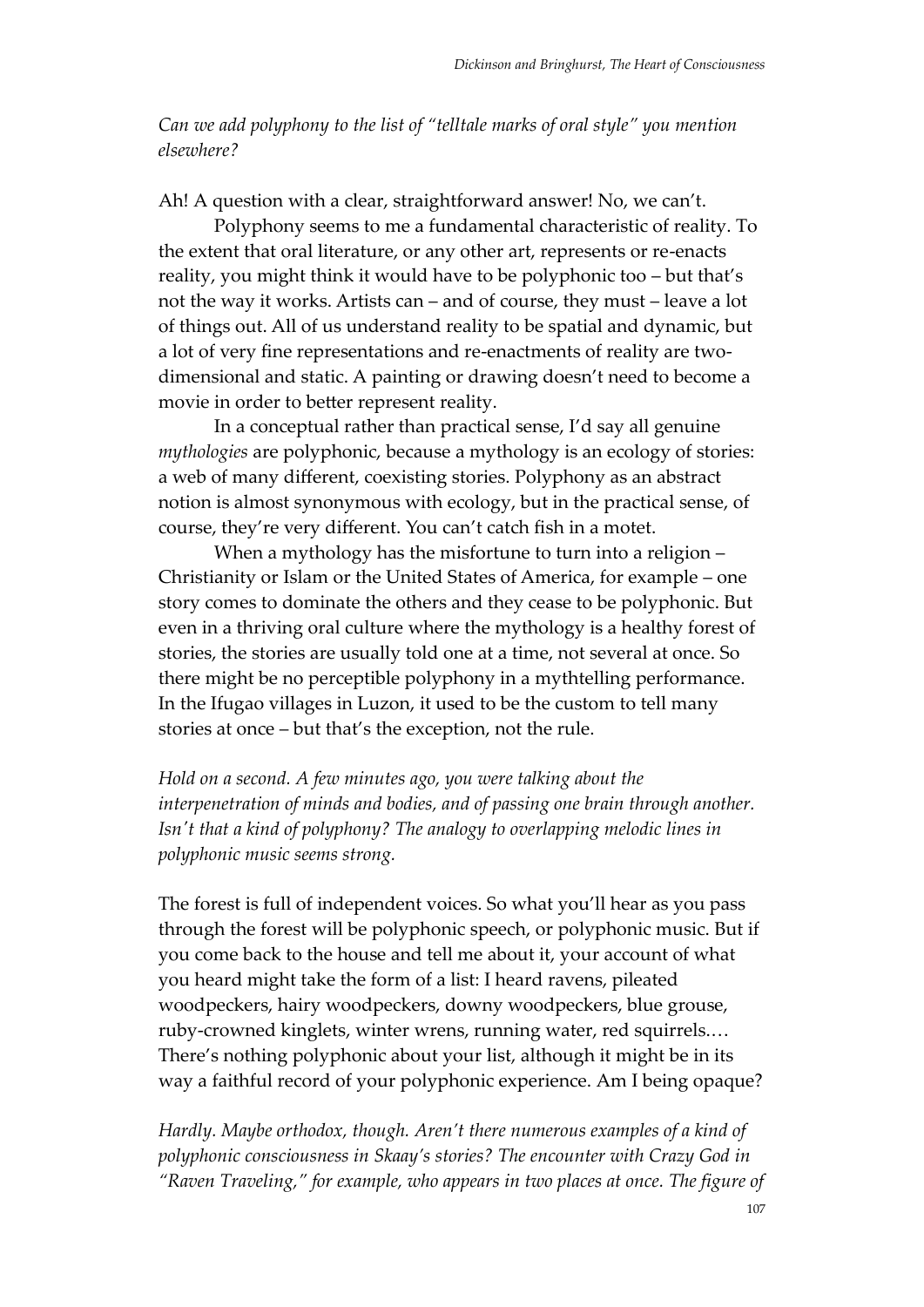*the Sea Wolf, who from Daxhiigang's graphite sketch seems to consist of multiple consciousnesses in one body. The echoing of entire passages, almost verbatim, between "Standing Traveller" and "Spirit Being Going Naked." Mysterious voices emanating from Chilkat blankets and the heads of inlets. Layers of reality stacked like musical staves. The interweaving of multiple narrative through-lines like voices in a motet. None of this counts as polyphonic?*

I agree with you. Skaay understands that a lot of different things are happening at once, and he brings that awareness into his work. That doesn't mean polyphony is a standard feature of oral style. Skaay isn't your typical oral storyteller anymore than J. S. Bach is your typical average European composer.

Oral poets routinely portray the world as a multilayered place, but they usually do this through a single narrative line. Somebody – could be Odysseus or Cuchulain or a nameless young bird hunter – travels from one world to another and then comes back again – or doesn't. This is like *modulation* in music: moving from one key to another to another. In polyphonic music, different lines, creating different musical spaces, are sounded simultaneously, not sequentially. That's not an easy thing to do with a single voice, but Bach and Skaay knew how to do it.

The musicologists don't seem to have a settled name for this kind of polyphony: the kind that's created by allowing a single voice to dance rapidly back and forth between different voices. People have called it implied polyphony, metaphorical polyphony, simulated polyphony. It deserves a proper name. Bach was not the first to do it, but he did it very convincingly, and repeatedly, in the suites for solo cello and the sonatas and partitas for solo violin. In the twentieth century, when Bach's reputation had been rescued from the shadows, practically everybody who wrote serious music for solo cello set out to do it too. So you find it in Kodály, in Cassadó, in Britten. Even so, it's a long way from being normal procedure in European chamber music. Most composers, if they want to write polyphonically, will write for a polyphonic instrument: the piano or the string quartet, for instance.

It would be wonderful to have this kind of historical perspective on Haida oral poetry – or any oral tradition anywhere – but we don't. We never do. Was Skaay one of a long line of Haida mythtellers skilled at implied polyphony? Maybe. But all we can do is compare him with the few other Haida mythtellers on record, and with others in other traditions. When I do that, I come to the conclusion that Skaay is truly remarkable.

### *And Ghandl?*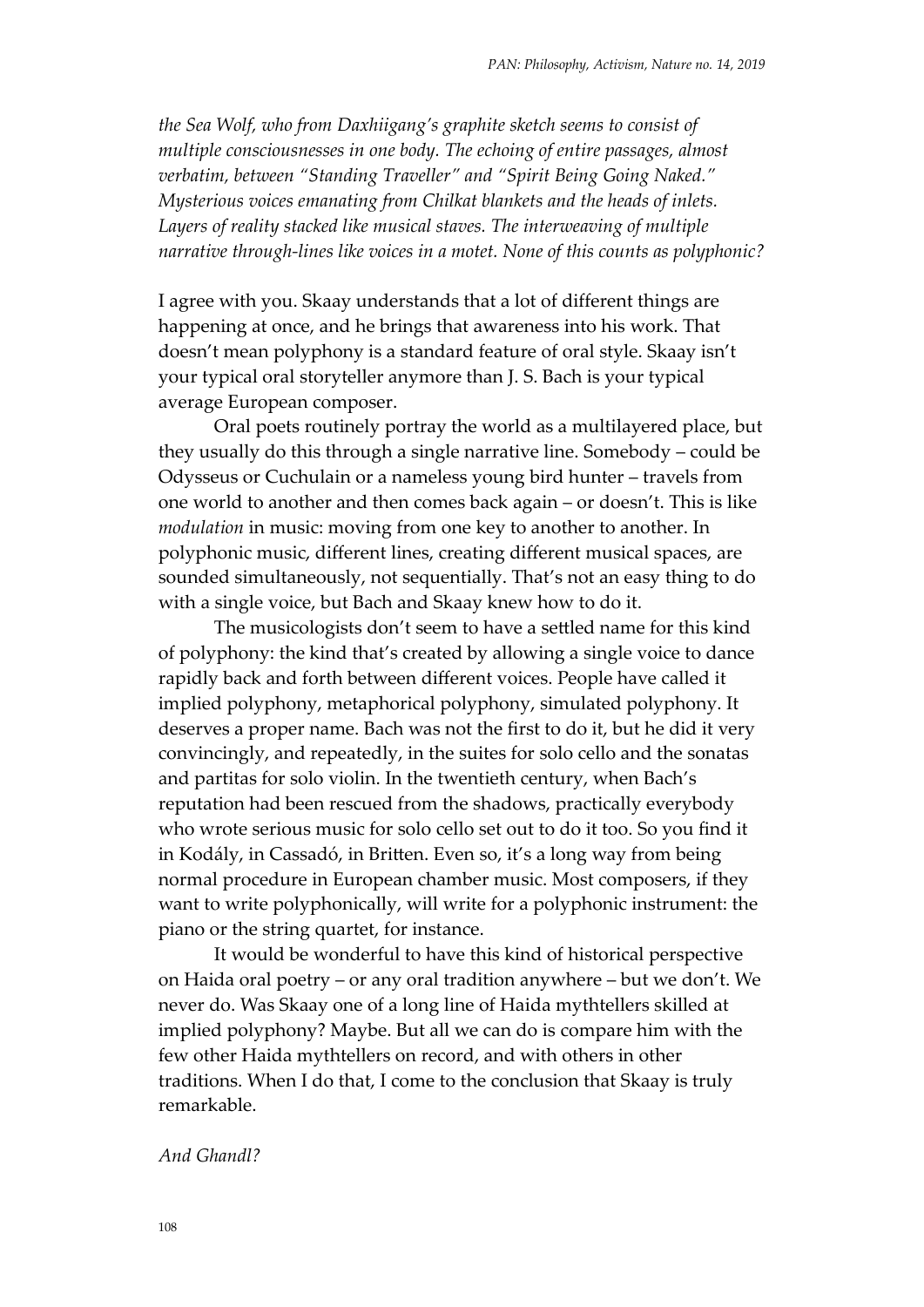Skaay and Ghandl are about as different as two good mythtellers can be. They spoke the same language, lived in the same archipelago, and overlapped in time, but they're as different in interest and temperament as … what? Bach and Schubert, perhaps, or Michelangelo and Botticelli. It floors me that people could lump them together as nameless spokesmen for Haida tradition, but many people did exactly that, and some still do.

We only know what they were like in a single sliver of their lives: the fall of 1900, when John Swanton took dictation from them both. Ghandl was roughly 50. Skaay was maybe the same age I am now, 72, or a few years older. The old man was crippled with age (which, knock on wood, I'm not); the younger was blind and had been since childhood. Neither could do what most Haida men did, which was fishing, hunting, and carpentry. But both could tell stories that would take the top of your head off.

Skaay had large and complex visions, and a delicate, incisive sense of character. His stories went on for days. Ghandl's went on for an hour or less, but they were lyrical, clear, and deep, where Skaay's were multilayered and tightly interwoven. And both of them lived in the oral world, where everything perishes. To have a substantial body of work from them both, in Swanton's careful transcriptions, and to know their names besides, is a breathtaking gift, like having the music of Schubert and Bach.

Let me drag another one of your elective grandparents into this. What about *Titian and* The Flaying of Marsyas*? There's a whole ecology of spirit beings, personalities, body parts, colours and meanings placed in relationship with one another. Given that the whole canvas is spread out in front of you, it can be apprehended in a single moment of time, as a simultaneity. Is that a kind of polyphony? Do Titian and Skaay share a similar polyphonic consciousness?*

It's a wonderful painting, alright – and I'd say there *is* something polyphonic about it, though not quite for the reasons you suggest. You don't get polyphony in visual art by painting a crowd of figures, or a crowd of arms and legs, anymore than you get polyphony in music by writing a crowd of notes. You get polyphony by superimposing what I want to call stories, or trajectories of meaning. Polyphony isn't like a flock of birds; it's like two or more birds, or flocks of birds, going independently about their own agendas in shared perceptual space, leaving just the right amount of room for one another. So you get two independent stories bounded by the same frame, bathed in the same light.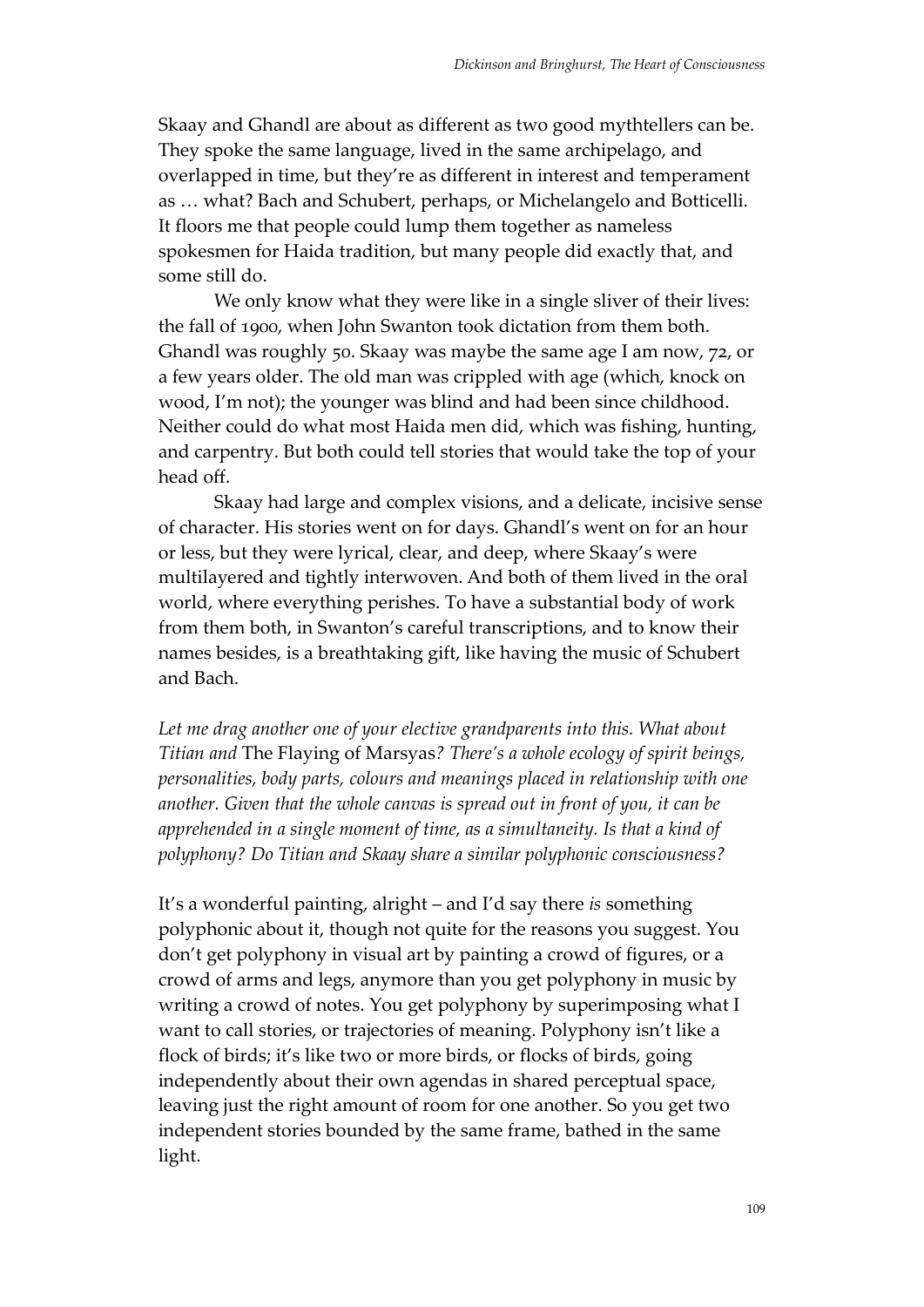And I think it works like this. In music, which is a temporal art, layering stories in this way creates a powerful impression of enlarged and layered space. In a spatial art, like painting, it seems to expand and layer time.

Titian's teacher, Giovanni Bellini, does it in the *St Francis.* One set of figures – the donkey, the heron, the rabbit, the shepherd and his sheep – is wholly immersed in the everyday world. Another figure, St Francis, painted in the same colours, breathing the same air, is receiving the stigmata. These two quite different events, each in its own kind of time – or one in time and one outside of time – unfold in the same moment, all in the same space, and with the same kind of natural grace. In Titian's *Marsyas,* Apollo and his helpers are flaying the satyr alive, and Midas, who rendered the judgement, is watching this occur – but Midas' face is Titian's self-portrait. The painter is there in the painting seeing the vision that he has painted. And those are Titian's dogs, not Apollo's dogs or Midas' dogs, lapping up the blood. Myth time and historical time are turning the same clock.

*Am I wrong to infer from* New World Suite No. 3 *and* Ursa Major *that it is also possible to superimpose different mythworlds on top of one another? Is there room enough in the mind for that kind of complexity?*

It seems quite possible to me. And not just possible – essential. You and I are living in a time and place where different mythworlds do in fact intersect, and have been intersecting for centuries now. Denying this fact has produced disaster. Pretending that colonial mythologies are going to conquer and displace indigenous mythologies, or reduce them to the status of dime-store souvenirs, has brought us to the brink of planetary destruction. Is there room in the mind, and in art, for a bigger and better vision than that? Of course there is. But there are also lots of small and selfish minds that want nothing to do with it.

## *Do contemporary identity politics, in your view, embrace polyphonic complexity and live up to that "bigger and more sustainable vision"?*

Genuine politics require that you rise above your personal identity, not wave it like a flag. To be politically responsible, you have to ask what's good for the *polis*; you have to think and act on behalf of the whole community of beings. Elders do this daily. It's their job. It ought to be everybody else's job too, insofar as everybody else is an elder-in-training. Identity politicians tend to do the opposite. Their kind of politics is a contradiction in terms: small-mindedness substituted for large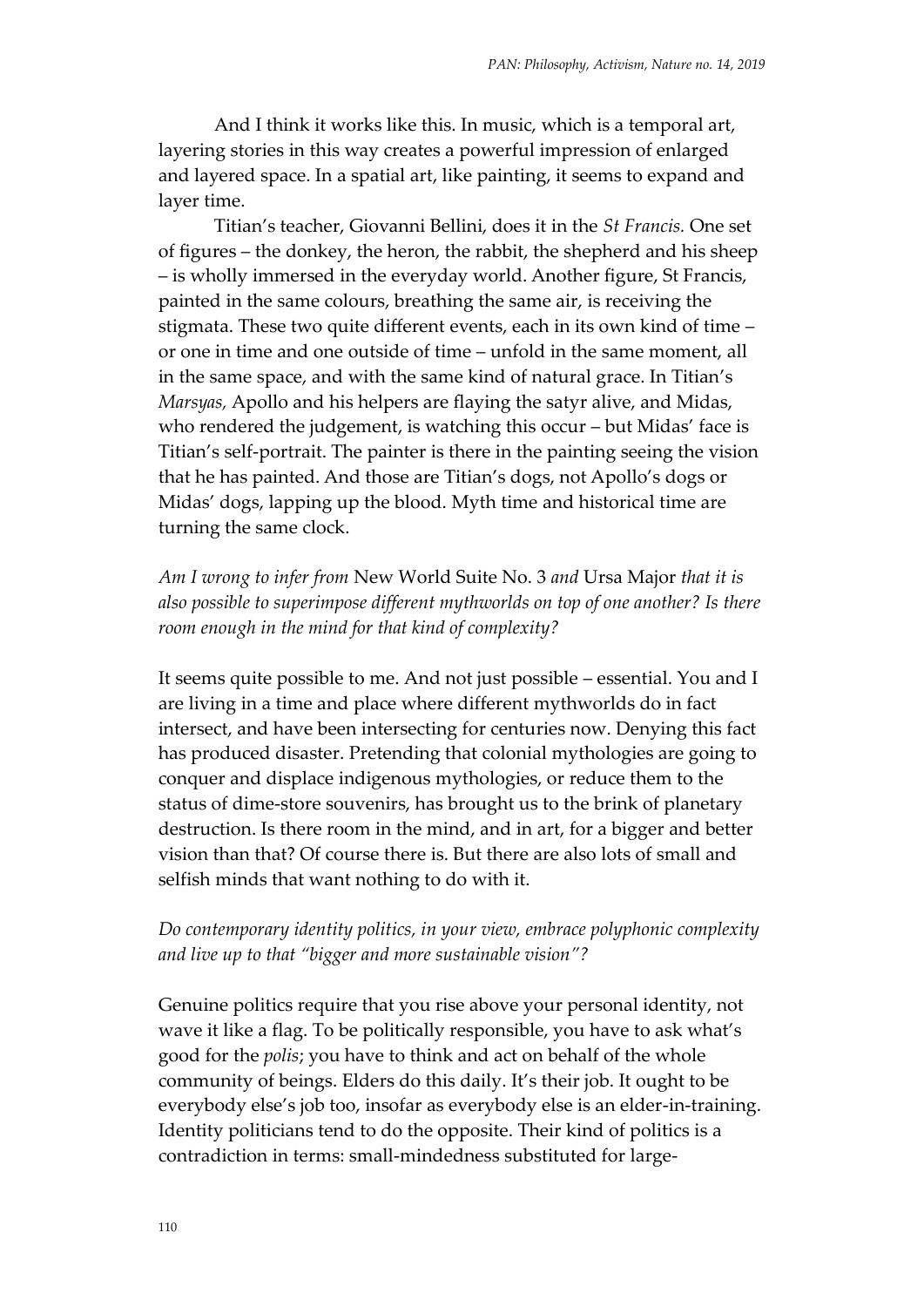mindedness, on the theory that this will right historical wrongs. It won't. The result is cacophony, not polyphony.

### *Is that a picture of Martin Heidegger on your shelf? What's he doing there?*

It is. Heidegger in the Black Forest, wearing a sort of skull cap and, for some reason, a necktie, standing in front of his cabin. The fellow sitting beside him, in the other photo, bent over a really old laptop, is Pythagoras, carved in limestone over one of the side doors at the main entrance to Chartres. Pythagoras looks happily absorbed in whatever it is he's working on, but Heidegger is scowling. What he's doing there is reminding me that a man can be incredibly insightful and also blind and full of blatant self-deception all at the same time.

### *Was Heidegger not, in his own way, an exemplar of polyphonic consciousness?*

Heidegger was many things, but one of the things he was most persistently is an anthropocentric metaphysician. If your notions of being and value put humans at the centre, you are probably a homophonic thinker, not a polyphonic one. But let's remember, these are descriptive terms, not value judgements. Lots of the finest chamber music ever written – lots of Haydn, Mozart, Beethoven, Schubert, Fauré, and lots of Bach as well – is not polyphonic. Lots of fine poetry and painting is not polyphonic. And lots of fine thinking is not polyphonic either.

*And yet at the very centre of Heidegger's philosophy is a vision of interpenetrating planes of being, of a human existence nested inside an infinitely larger existence, of superimposed trajectories of meaning, of a mode of thinking that emulates the layering of the forest and the footpaths that wander through it. Despite the anthropocentrism that wildly distorts this vision, all of the above seems consistent with what we've been calling "polyphonic consciousness." You wouldn't have called your book of translations of Skaay* Being in Being *were it not for Heidegger, no?*

That's a generous reading of Heidegger, and I don't want to quarrel with generosity. But let me just tell you how my own reading of Heidegger unfolded. What drew me to him first was the close attention he paid to the Presocratics and to Sophocles. Then I read his essays on art and poetry, and I went through a phase of Heideggerian rapture, quoting him right and left. As I continued to read, I came across more and more passages in which human beings are accorded a metaphysically privileged position, and passages in which human language – the Greek and German languages in particular – are treated as metaphysically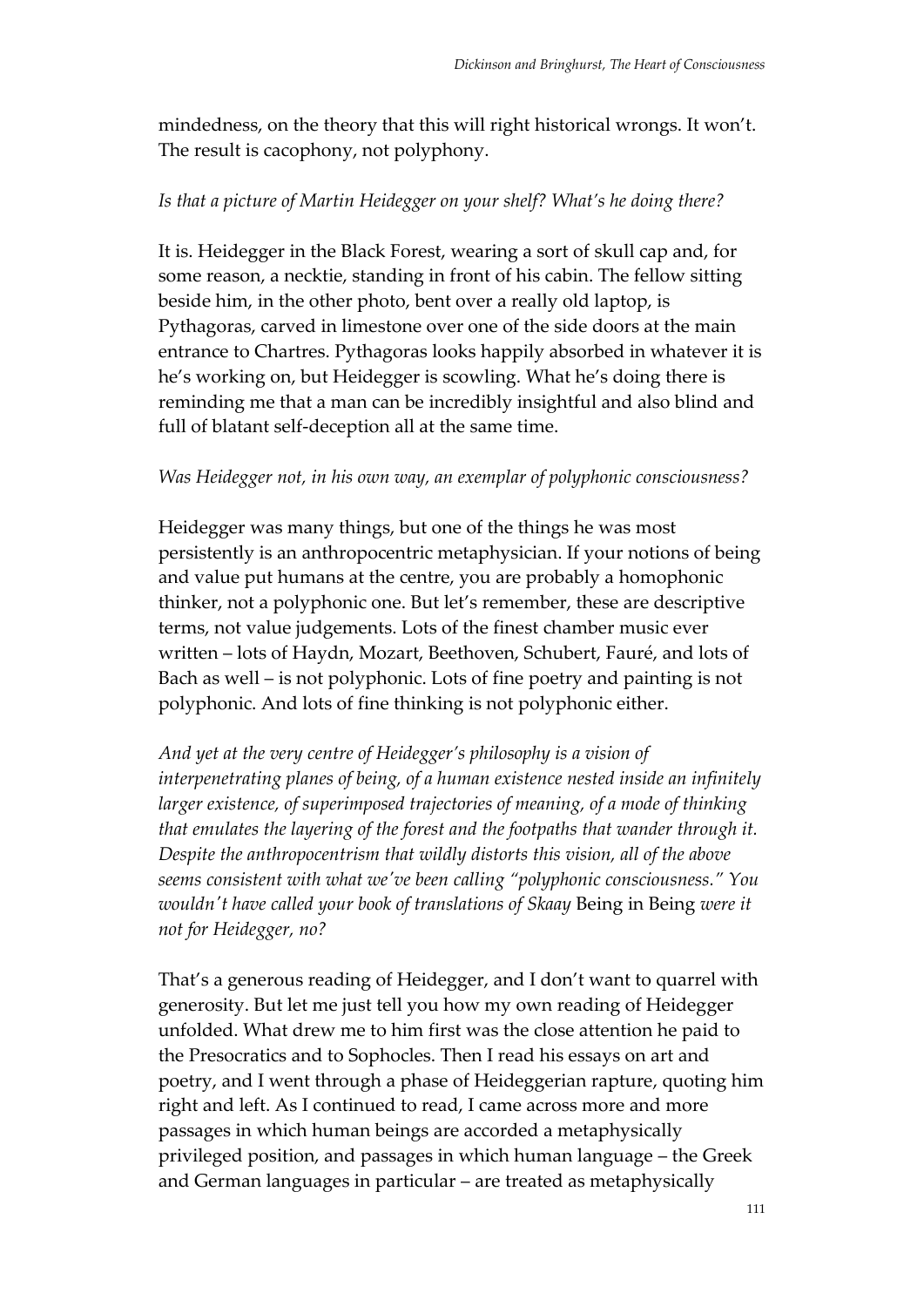privileged vehicles of meaning. In other words, I kept finding that this probing student of the early Greeks, who said more to me than any other philosopher about the nature of art and poetry, was also an anthropocentric romantic. And to me as a practising linguist, much of what Heidegger says about language just seems like poppycock.

Anybody can, and everybody does, make political mistakes, but I think that to qualify as a philosopher, or a useful thinker of any kind, you have to be able to learn from your mistakes. Heidegger's long involvement with the Nazis, and his refusal to disown them even after the War was over, reinforces my sense that he was after something philosophy cannot supply. I'm afraid what he really wanted was a cosmologically grounded hierarchy that assured a privileged place for him and his kind. In other words, that what he wanted from philosophy was a substitute for the Church.

As for the title of Skaay's book, I don't know whether Heidegger had anything to do with it. There was a time in my life when the word "being" automatically brought Heidegger to mind, but when I started working seriously on Haida, that time was already past. On the cover of Skaay's book is a picture of a broken rattle. George Emmons, the ethnographer who sold it to the American Museum in the 1890s, described it as "one spirit within another, both singing." When I first saw a photo of that rattle, I thought it had an awful lot in common with Skaay's vision of the world. When I held the real thing in my hand, deep in a storage vault in New York, I thought so even more. So I decided to put the rattle on the cover of Skaay's book, and the title grew out of the rattle. The publisher groaned and said the phrase was too metaphysical, but no one came up with anything better.

## *Perhaps the term "polyphonic consciousness" is being stretched in too many ways here. Can I ask you to define "polyphonic consciousness" and give me a sense of its key attributes, so far as you understand them?*

Wasn't it you who introduced that phrase into the discussion? I'll take the rap for polyphony *per se*; it's been a hobbyhorse of mine for thirty years; but I, of course, borrowed the word from the musicians, and I've tried never to use it in a way that would be faithless to its origins. So polyphony to me is first of all a precisely identifiable characteristic of certain musical compositions, or parts of compositions, and by extension also certain poems and plays, paintings and sculptures, and so on.

I've introduced polyphony into my own work in a very literal way, by writing multiple texts for multiple voices who speak at the same time in the same place but don't say the same thing. Many people think this is a stunt, and some people misunderstand it as a form of dialogue.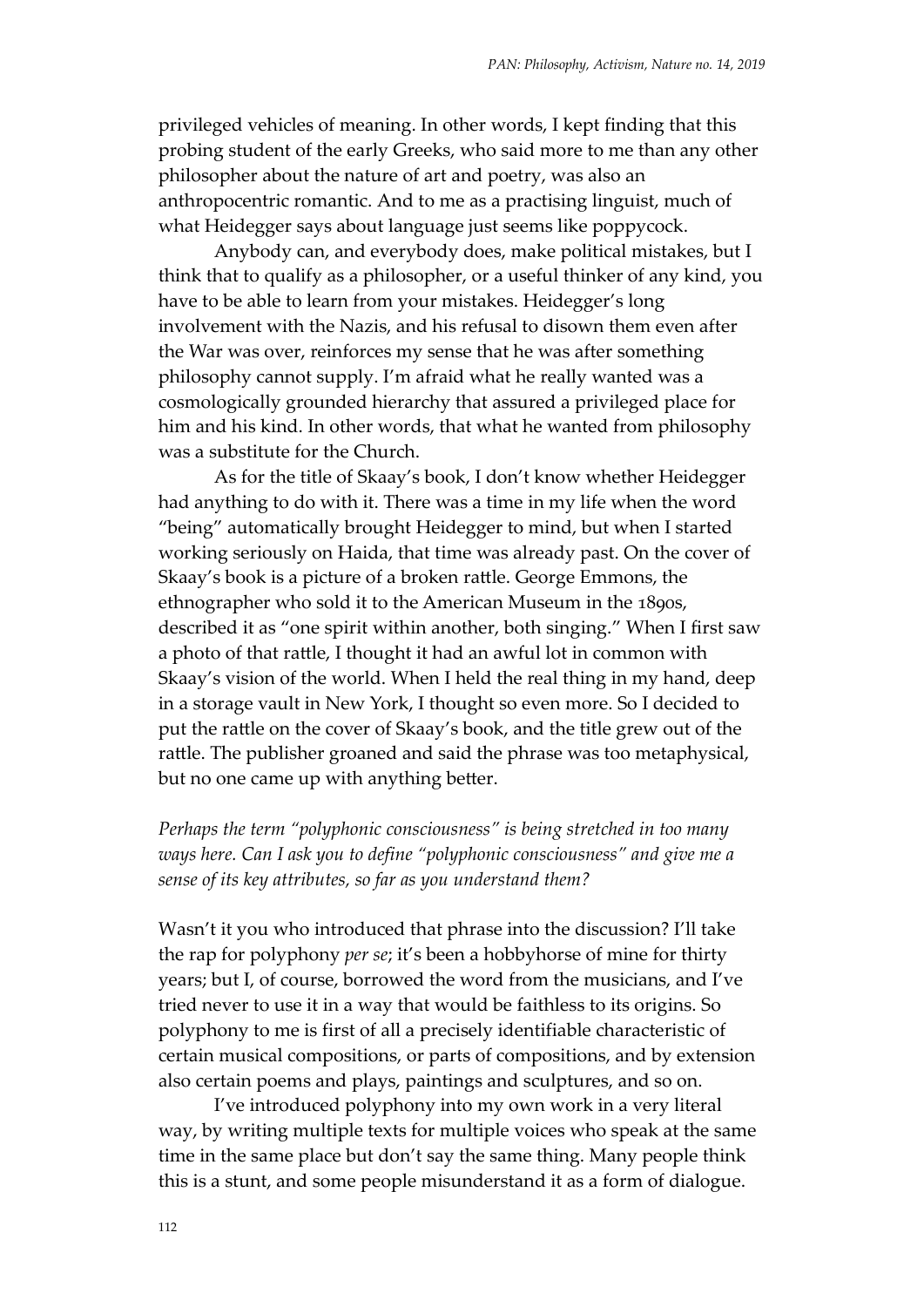But the reason it interests me as a musical and literary technique is that I'm quite sure it models a fundamental characteristic of reality. Musicians didn't invent it; they *discovered* it. And they've discovered it over and over, in different times and places: Europe, Central Africa, India, Indonesia, the Canadian arctic.

I don't in fact remember ever using the phrase *polyphonic consciousness,* but maybe I'm forgetting. I don't know what it could mean except awareness that polyphony is intrinsic to the world, or that the structure of what's real is inherently polyphonic. I associate that kind of awareness with Native American culture generally, but outside of Haida and Tlingit sculpture, polyphony is not a common feature of Native American art. That doesn't bother me in itself. How people see reality and how they represent it in art are frequently quite different. Artists use the languages they inherit – narrative languages, visual languages, musical languages – and language is different from thought.

But now we have a problem, or *I* have a problem. I borrowed the word *polyphony* from musicians, and out of respect for those musicians and their craft, I don't want to carry the term across the mountain and claim it's mine alone. I don't want to use it in a way that would baffle the people I got it from. It seems to me the phrase *polyphonic consciousness* risks doing exactly that. And if we use it to talk about people who have little or no connection to any tradition of polyphonic music, we also risk putting pegs into holes they don't fit. So my impulse here is to look for an alternate term or an alternate metaphor. Forest consciousness, for instance. Would that suit you?

*Given our surroundings, sure, call it forest consciousness. Seems disrespectful to suggest otherwise. So long as we don't call it that when we're at the seashore, above the treeline, at either pole, snorkeling over a coral reef, or in the desert. Hmmm … there's a thought … no single label for polyphonic consciousness is appropriate – including "polyphonic consciousness" – because it may well be a place-based phenomenon, and places themselves differ dramatically. The kinds of thought-fields they generate depend on the nonhuman beings and processes found there. Hence Heriot Ridge consciousness, Qquuna consciousness, Nogojiwanong consciousness, and so on. And each place-mind is a node in a much larger regional mind, which is itself a node in an even bigger mind – just like the boxes nested inside of one another that the old man opens for the Raven in Skaay's* Raven Travelling. *I might have gone off the rails here, though. Does this make any sense?*

Circuits within circuits, places within places, boxes within boxes – that's one way of saying what's involved in being a mind.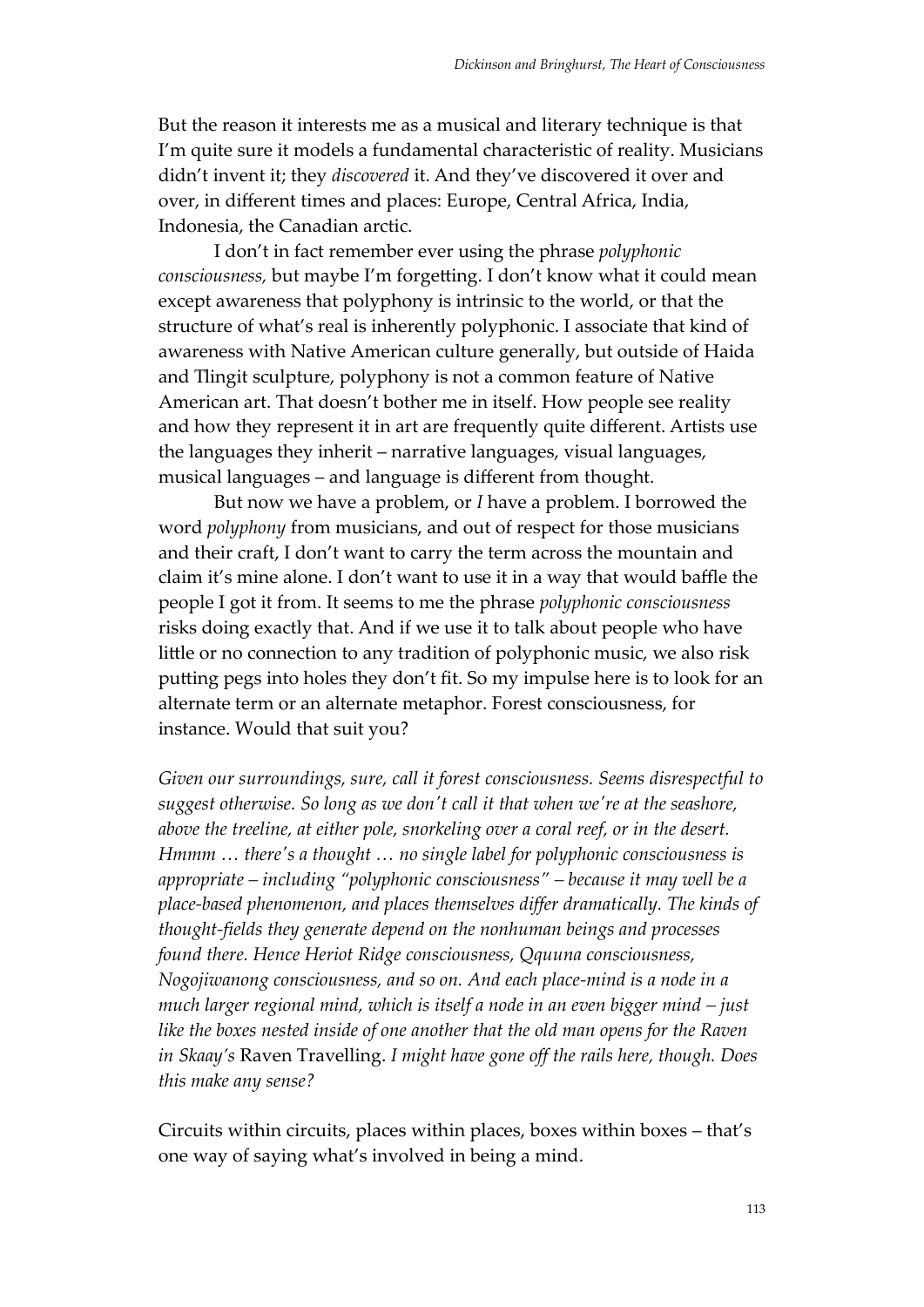*Well then, what are some of the key attributes of this kind of consciousness, as you understand it?*

I wouldn't want to suggest that it's the same for everybody – nor even that it's the same, for any one person, as one day or season flows into the next. And I'd like to insist on what I said earlier, and what you just said too: no two forests are the same. So there is no simple answer. But maybe we can still sketch in some basics.

Awareness first of all that the forest is alive and it's intelligent, not a bunch of tall weeds waiting for the mower, not a mindless and obedient resource. Awareness that you're surrounded by something much bigger and more varied than you are, and that you have to stay alert in order to keep up. Awareness that what's there is not a single entity, to be dealt with once and for all, but many independent beings, with whom you have a moral obligation to continue to negotiate. If you take them for granted, you're finished. Equally, if you pander and debase yourself, you're finished. An awareness, therefore, that you have to be honest about what your needs are, to know what your own weight is and pull it. To enter into the mind of the forest, you have to know what you cost.

And then you have to avoid Heidegger's error. You have to avoid constructing a picture of the world intended to prove that whatever you cost, you're worth it.

#### *What does it mean to know what you cost?*

One thing it doesn't mean is trying to measure your impact in dollars and cents. The forest is an ecology, not a currency union. But an ecology is an economy – and all non-delusory economies are ecologies. An ecology is a system in which food and other necessities get made and traded, shared and stored. Knowing what you cost means understanding what effect your presence has on everything else. So it means knowing in principle whether your presence is sustainable. To *belong* in an ecology, you have to give as much as you take, and to give things your fellow creatures need, and to take things they can spare. That doesn't mean no pain, no death, no tragedy. It means the pain, death, and tragedy come in a package with life, beauty, and joy, and that this goes on and on, constantly changing. Ecologies aren't immortal, but an ecology does have a life – and life has shape and duration.

A resource-extraction economy, by contrast, is phony by definition. No matter whether the resource is coal or copper or diamonds, lumber or buffalo bone or peat moss, things are taken rather than made in such a system, and little or nothing is given back that anyone needs. When things are taken rather than made, and no giving takes place in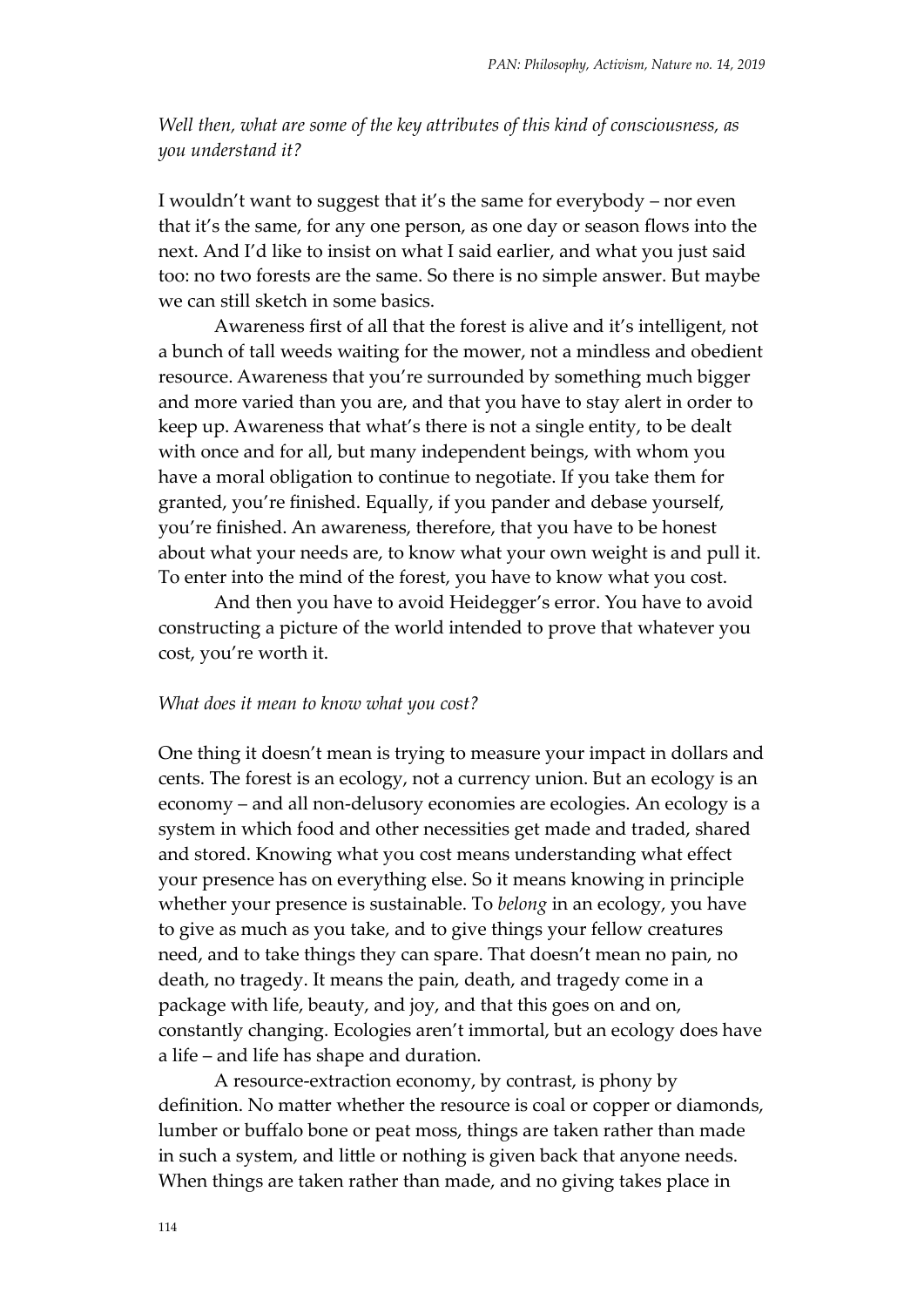return, there are no essential constraints on how much is taken. Then what you have is a pirate raid and a spending spree, not an economy, even if it lasts for a thousand years. If you live that way, you're unlikely to know what you cost, yet the fact will be clear: you cost too much.

If you subscribe to a religion that claims God made the world expressly for you, and you're welcome to take what you please from the candy store of creation, then you can't even ask what you cost, much less answer the question. And that, I suppose, is why the pussy-grabbing president, Donald Trump, has the support of the Christian right as well as Hell's Angels. He doesn't pretend to read the Bible or pray or go to church, but he embodies the first article of faith: God made the world for us; we are the pinnacle of creation. If that's what you think, you can also think you cost nothing. Or you can think that whatever you cost, God is happy to pay. But you will be wrong.

## *A few minutes ago, you said that language is different from thought. Could you clarify that remark?*

I don't know, but I'll give it a try. A lot of people – Marx, for one – have claimed that there is no thought without human language. Some others – Einstein, for one – have laughed at that idea. I'm with the laughers. The thinking in Titian's *Flaying of Marsyas,* or the Special Theory of Relativity, or Beethoven's late string quartets, or the Pazzi Chapel, is clearly nonverbal, but I have no doubt it's genuine thinking. A lot of the thinking involved in staging King Lear is also nonverbal, though it's wrapped around an armature of words. I think that armature of words is mostly wrapped, in its turn, on a nonverbal core.

Many mental operations that *are* essentially verbal – the repetition of slogans and fixed opinions and prejudicial judgements, for example – are not thinking at all. So it seems to me that language and thought overlap, but the overlap is complex and often counterproductive. Humans *can* think with language, and for some kinds of thinking, language is essential, but it's far from the only means of thinking. Language also seems to be the main thing humans use as a *substitute* for thinking. Often it functions as a scarecrow: verbal straw gussied up to look like thinking.

Serious thinking is hard work, like mountaineering. Not everybody enjoys it, and not everybody is good at it. But many people who might never go into the mountains alone will eagerly go on a guided trek. That also happens in the mountains of the mind. Some people sit in the chalet and admire the view, some go on guided treks, and a few go out alone, into the blank space on the map, to see what's there. The guided treks often take the form of books. People follow the author's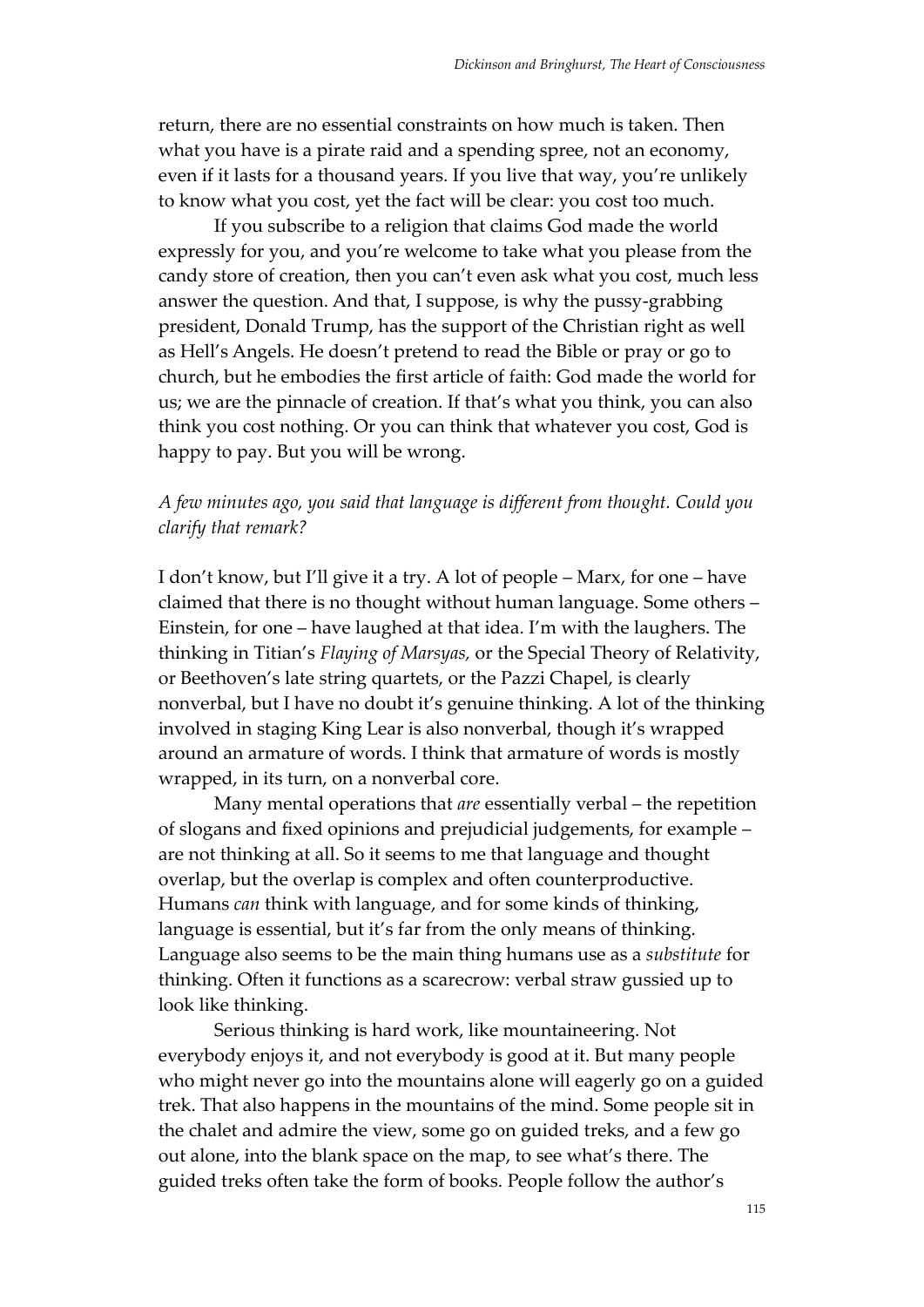thinking by walking a trail of words. Other people become guides by vocation and spend their lives building those trails of words. So guides and clients alike may get the idea that the words themselves are the thinking. But a trail isn't a mountain range, and a mountain range isn't a trail.

We could chase this metaphor further, but maybe it's better to let it go.

### *Is there a place for metaphor and gestalt in forest consciousness?*

It's hard for me to imagine any kind of consciousness that doesn't involve gestalts – that is, the apprehension of complex things as wholes, without breaking them down or building them up out of parts. I'd like to say the same thing about metaphor – that it occurs wherever consciousness occurs – but first we'd have to agree on what metaphor means. If metaphor is merely a feature of language – if it's *saying* A is B – then I guess it occurs only where people are using words. If metaphor is *seeing* that A is B, then it isn't dependent on language; language is just a handy way of pointing the metaphor out.

I and almost everyone I know was taught in school that metaphors are purely linguistic manoeuvres. I don't know why, but it took me a long time to see how wrong this teaching is. Defining metaphor, simile, and metonymy as figures of speech, instead of figures of thought, now seems to me ridiculous. I find it as laughable as the claim that thought is just a way of using language. Thought is a basic biological process, like digestion and respiration. It's a process to which language can contribute, and which language can also impede. And metaphor, I think, is a basic operation in the grammar of thought itself.

Analytical thought, which eschews gestalts and metaphors, seems to me a late arrival on the mental landscape, in the same way that prose is a late arrival in literature. Prose hardly exists until writing exists: until language is caught, trapped, and becomes a thing you can look at and poke with a stick. And analytical thinking is thoroughly prosaic. People who try to confine themselves entirely to analytical thinking are, in my view, fencing themselves out of the heart of consciousness – just as people who write (or read) nothing but analytical prose are shutting themselves out of the heart of language.

*Let me follow up on the notion of thought as a basic biological process, as I think you called it a moment ago. Sèdayà, if I remember rightly, said that the river knows "what happened to you in your past" and will tell you who you are if you are willing to listen. Is she suggesting that by spending time with the patterned*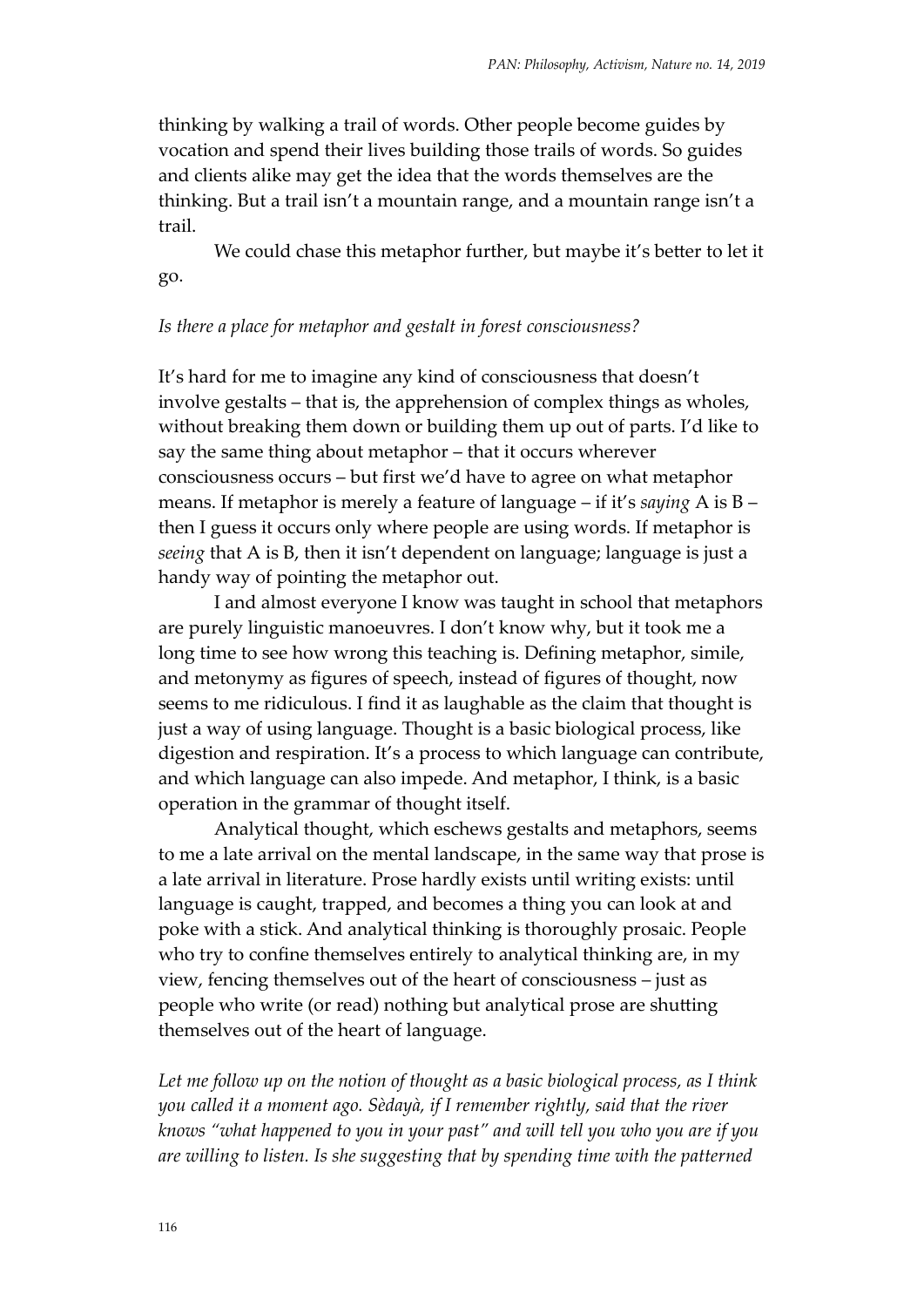*intelligence of an ecosystem we can come to a better understanding of the patterns that make up our own lives?*

Yes, that's a wonderful passage. But remember, she isn't talking, as writers do, to some unknown and unknowable reader. She's talking to Jeff Leer, her adopted nephew, and she says, *axh tuwâ sigû yisatìní / yá i shagûn,* "I want you to see / your *shagûn* here." That is, "I want you to see your story, your roots; I want you to see where you come from." Then she says – I'll have to get the book to quote this correctly; hang on a minute…. Yes, she says, *ch'u wé uhân i tlâ ch'u ł yisikuwu à.* This means something like, "Back there among us, you still don't know your mother." Leer is a white guy, but he speaks good Tlingit, and he is Sèdayà's adoptive nephew. So he has a notional Tlingit mother but not an actual one. In that respect, he's a lot like Sèdayà herself, whose mother died when she was an infant. She says to him, in effect, "You don't know your own mother – at least not the mother who matters to us." And then: *ch'a łdakát gaghisakû yá T'àkhûdáxh,* "you can learn all of it from the Taku." I take this to mean, basically, "everything your mother might have taught you, you can learn from the river instead." To me, that's a breathtaking line.

You've read her book – which is still the only single-author book in the Tlingit language – so you know that, for her, the Taku country wasn't just a succession of landforms; it was an enormous library shelf, a living body of oral literature: her *shagûn* and the *shagûn* of all her relations. It's too late to ask her, but I think she might say – if she were comfortable using your words – that the patterns of that ecosystem are and ought to be the patterns of the lives of those who live there – and that if you forget what those patterns are, you can always go back to the river and ask.

*Is that how those of us who are rootless – regardless of ethnicity – can come home to ourselves and the places that host us, however begrudgingly? By humbling ourselves and simply asking the landforms around us for help?* 

That's a pretty big question. Can we walk along the edge of it for a minute before we dive in?

Maybe a small dose of analytical language would also be useful, like a spoonful of castor oil. There's no cure for rootlessness in mammals like you and me, just as there's no cure for rootedness in trees. Rootlessness is our condition. But mammals have territories. We can call those territories roots; it's a lovely metaphor – but that doesn't make us into trees. Mammals not only *can* move; they have to move. Many have more than one territory. None of them sit in one place all the time like barnacles or coral, and I don't believe any mammals like being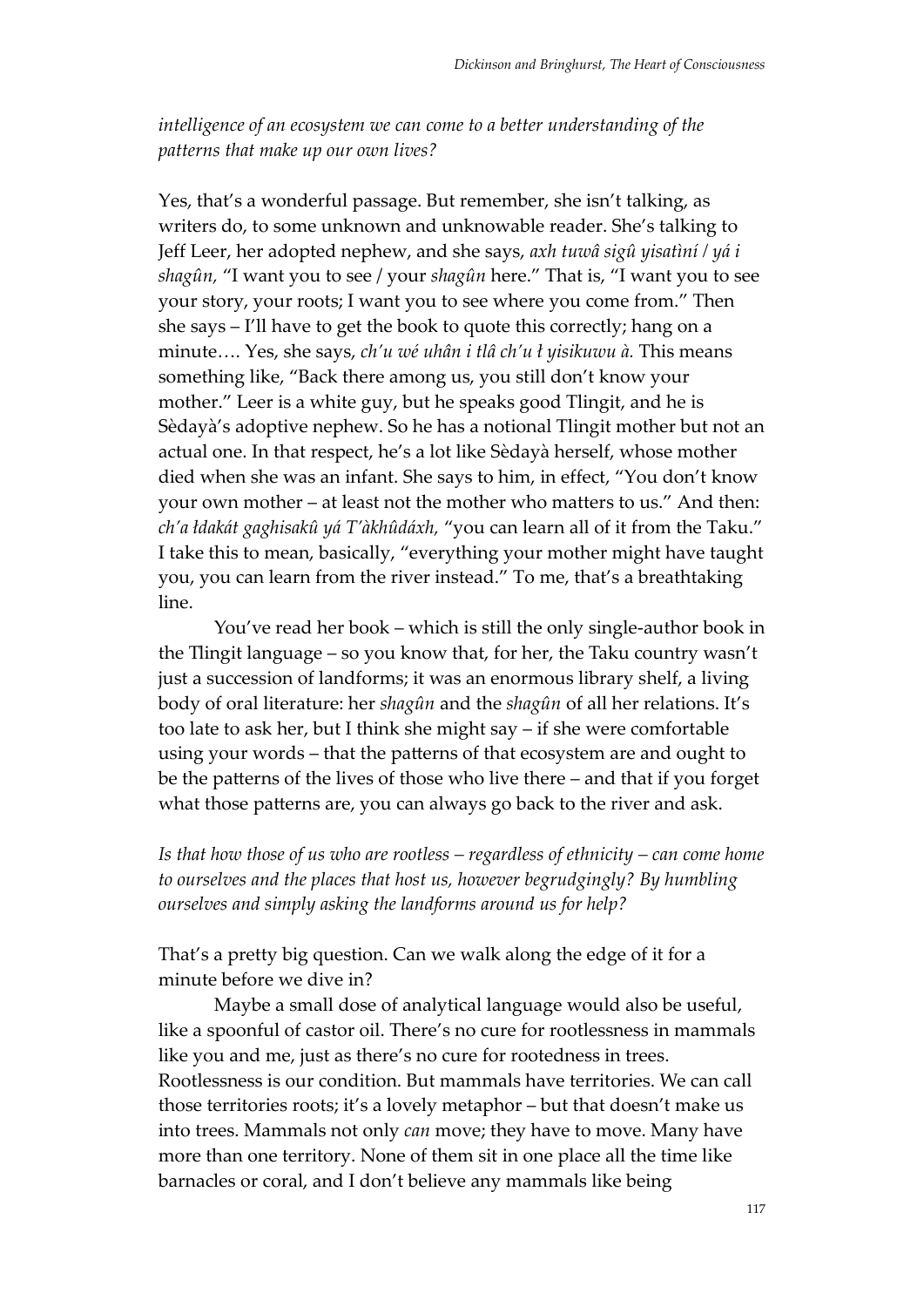imprisoned. But some of us certainly like having houses – and some of us have a strong preference for building our own houses rather than buying them off the shelf or living in refugee camps or motel rooms. Mammals – primates especially, like us – are also social animals, who share their lives others. That's another sense in which creatures like us can have roots.

Sèdayà was a Yanyèdishâ, a woman of the Yanyèdí clan, the lineage of the people who built *Yán Hít,* Hemlock House. *Yán* is either kind of hemlock: mountain hemlock or western hemlock. They grow side by side on the Taku. Physical houses don't last very long in that country, and people have to move, so there is no original Hemlock House. Yán Hít is an idea rather than a structure. It could be *represented* by a structure – any number of structures – but the structures wouldn't last the way the idea has. Sèdayà's roots were in her knowledge of the land, her understanding of how to find and make whatever she needed, and how to get along with other people, who (sometimes anyway) made one another's survival more likely. This knowledge, this wisdom, kept forming and reforming into stories, and the stories were mapped onto the land. So the stories also had roots, though stories, like storytellers, can move and probably have to.

She does mention asking landforms for help – but not as a general strategy. It's something to do when you're taking a risk. You don't just stand in front of the mountain and say, "Help me" or "Feed me" or "Take care of me." But in a slippery spot, high on the side of the valley, you might say, *Łíł x'wán khâkhwxh xhat wunìkh, łîłk'w*. Leer translates this as "Don't let anything bad happen to me, grandfather." That's nice; very idiomatic – but when you address a mountain as *łîłk'w,* you aren't specifying its gender. *Łîłk'w* means both grandfather and grandmother.

Sèdayà, when I finally met her, was a deeply respected elder, but there were still people who talked behind her back – beside her face, *khà yat'ênáxh,* you would say in Tlingit. She never forgot, and some others never forgot, that she'd been an orphan, and orphans were treated as one step up from slaves. Telling Leer about her life, she repeated what her fiancé's mother had said to her not long before her marriage: *De ch'a yê yatì ch'u ch'âkw ch'u hà shagûndáxh, / wâ yatìyi à kuhànkî yaxh wùwagùdán / wâ yatìyi à áwé tlêk'*: "That's the way it's done, from way back in our *shagûn,* / some orphans make it through, / and some don't." *Kuhànkî,* the Tlingit word for orphan, actually means "not adopted" or "not brought up." The verb *hàn* means to adopt or to raise or to stand something up. It also means to stand *yourself* up. Sèdayà had to do that for herself: stand herself up, because her elders didn't teach her as eagerly and generously as they might have. She explains, politely, to Leer, that even though he's been formally adopted, he also has a lot to learn. He should stand himself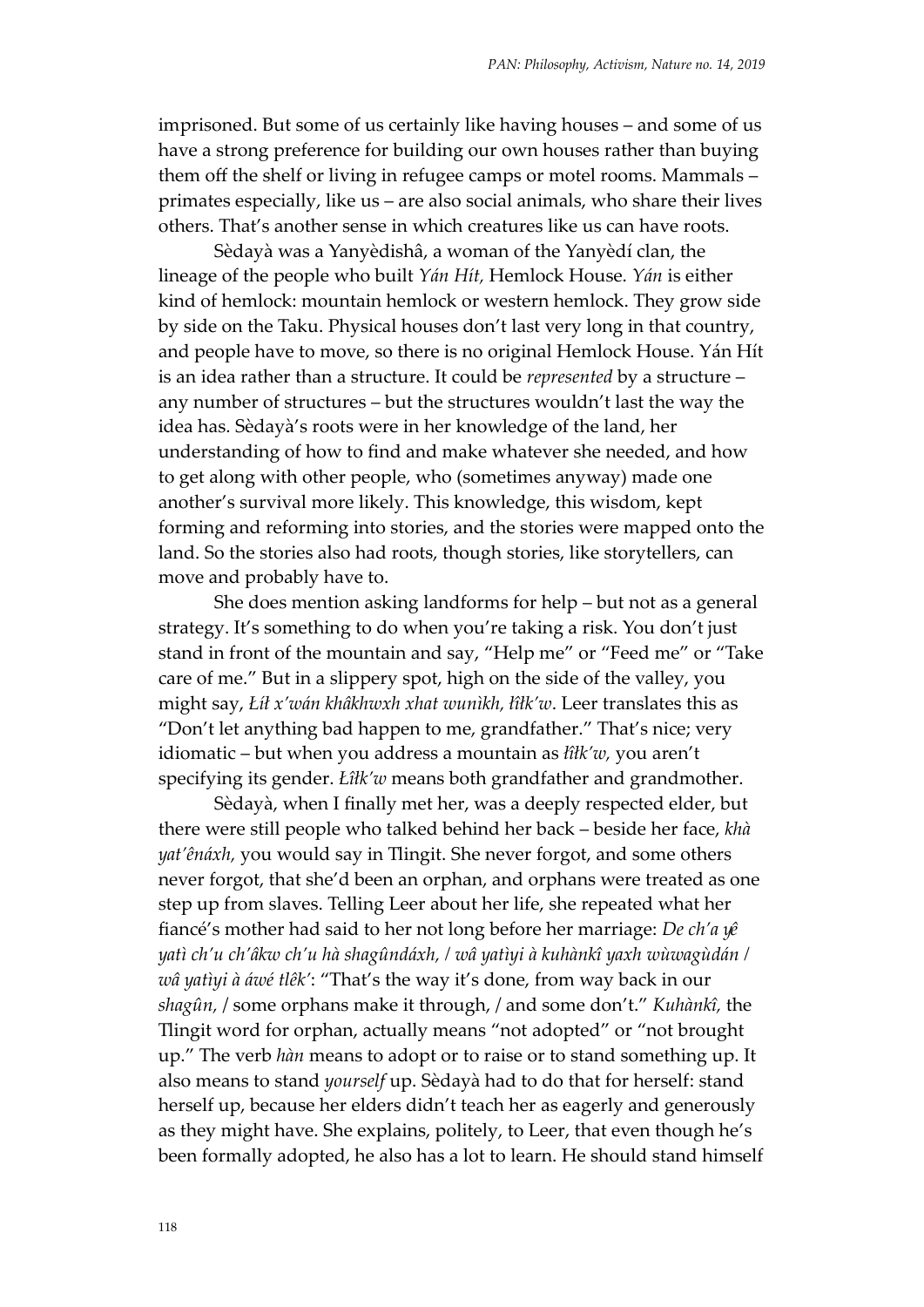up, she says – by reading all the unwritten books that are imprinted, by the power of thought and memory, on the Taku River valley.

Just about all of us are orphans now, and ritual adoption won't change that. But we can try, at least, to follow Sèdayà's example and stand ourselves up. I don't know that "asking the landforms for help" is exactly the way to go about it, but spending a lot of time with mountains, rivers, forests, and all the creatures who live there – learning how intelligent and interrelated they are – would be a fine way to start.

If all you have is the land – if that's your only *łîłk'w,* your only grandparent – then you're really starting over again from scratch. The stories will be out of earshot. But for a lot of North America, there are other important resources. There are people like Sèdayà, who know things and will teach you what they can. And there are the books: printed books, in which voices like Sèdayà's and Ghandl's and Skaay's have been transcribed. The voices in those books fit together – polyphonically – with the landforms. So the voices and the landforms illuminate each other. And they can teach you a lot of the things that cultural orphans don't otherwise get taught.

## *That's a big thought. Can you help me understand how the voices in those books might fit together polyphonically with the landforms around us? Are there any specific examples in your own experience that come to mind?*

Let's stay a moment longer with Sèdayà. The first story in her book concerns a couple of creatures she calls *khudzitìyi át*. "Giants" is the usual English translation, but there's nothing in the Tlingit phase that suggests gargantuan size. The phrase means something like "primeval forces" or "elemental beings." Anyway, these two characters disagree about who owns the country. One of them tears the other one's head off, rips out his heart and his windpipe, and throws his severed head across the river. Then the victor moves down toward the river mouth and settles there. Both these giants are now mountains, but just out of sight of one another. The giant who lost the battle is now, in fact, two mountains – torso on the east side of the river, head on the west. His throat is now a waterfall, and his heart is part of the river channel itself.

As a work of literature, Sèdayà's telling of the story doesn't amount to a heck of a lot. That is, she didn't develop it as she might have. It's also full of slips and false starts, which suggests that when she dictated it she was preoccupied with something else. Even so, if you read the story *in situ,* on the lower Taku, you'll find it a very vivid piece of imaginative geology. After that, you can start to hear the story through the power of the landscape, and the story can start to do its work. But it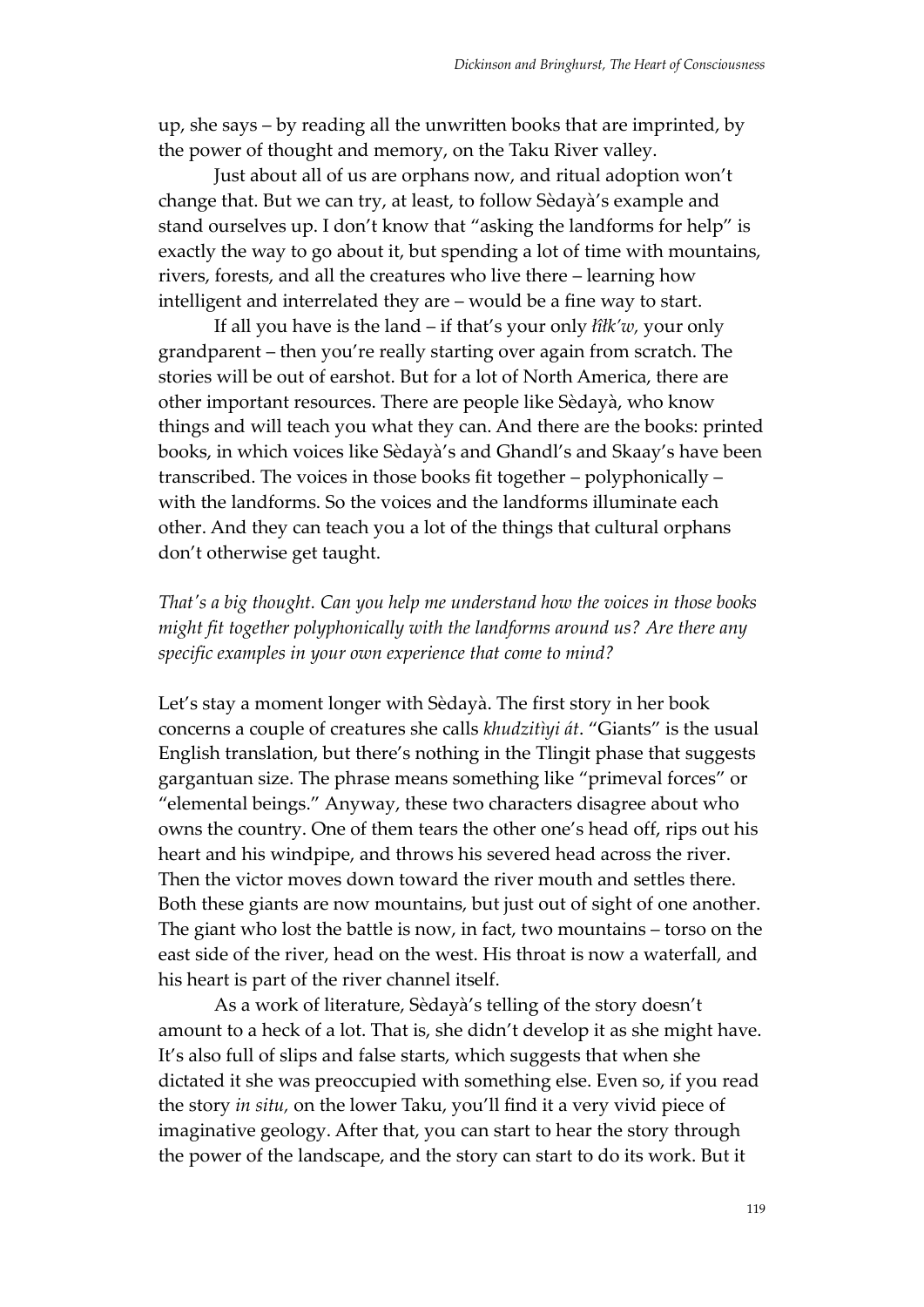can only do its work if you stay there on the river, or return to it year after year – in memory or in the flesh.

Two *khudzitìyi át* – two Titans, two gods, two primeval forces – fought over a landscape that no one had ever seen: a land that didn't yet exist because they hadn't yet created it out of themselves. One of them beat the other, and the result was the same for them both: they became the thing they'd been fighting about and have lived in relative peace there ever since. If you take this as a just-so story that explains how some mountains got their shapes, you've missed what it has to offer you. But if you start to rub shoulders with those mountains, and then find yourself thinking about fighting and where it can get you, then you'll find the story has some depth.

*That makes me think about the passage from* Technology and Empire *when George Grant says that we might go into the mountains and sense the presence of gods, but that they are the gods of another race and we cannot know them because of "who we are and what we did." Sèdayà, in her generosity, seems to be suggesting that even non-natives might be able to manifest themselves to the gods as theirs. Yet if an interlocutor from identity politics were to wander in at this point in our conversation, they might cite this as yet another example of non-natives appropriating indigenous spirituality. How would you respond?*

I have very fond memories of George Grant, and great respect for him too – but that nonsense about "gods of another race" is just bad Sunday School recycled. The Old Testament obsession with *our God versus your gods* is every bit as dumb as the two giants arguing about who owns a landscape it will take both of them to create. There's no doubt George was trying to be responsible and respectful – but he was also forgetting that culture is not genetic.

*I agree that culture isn't genetic. Where it gets complicated for me is when we start talking about primeval forces, spirit-beings, gods, and the relationships that human beings and whole communities can have to those things. How certain spirit-beings, for example, become affiliated with certain families and lineages who fall under the protection of those beings through time, from one generation to the next, so long as the relationships are properly maintained. This is a live possibility in Anishinaabe country – I have known people, intelligent and sensible people, for whom this is true – and I came across it in Bali as well, in the figure of the* barong, *the village protector-spirit. I'm just not sure if an outsider can wander into Taku River country or the Balinese highlands and easily access the benefits of those relationships. There's no question here, but I'd be curious if you have any thoughts.*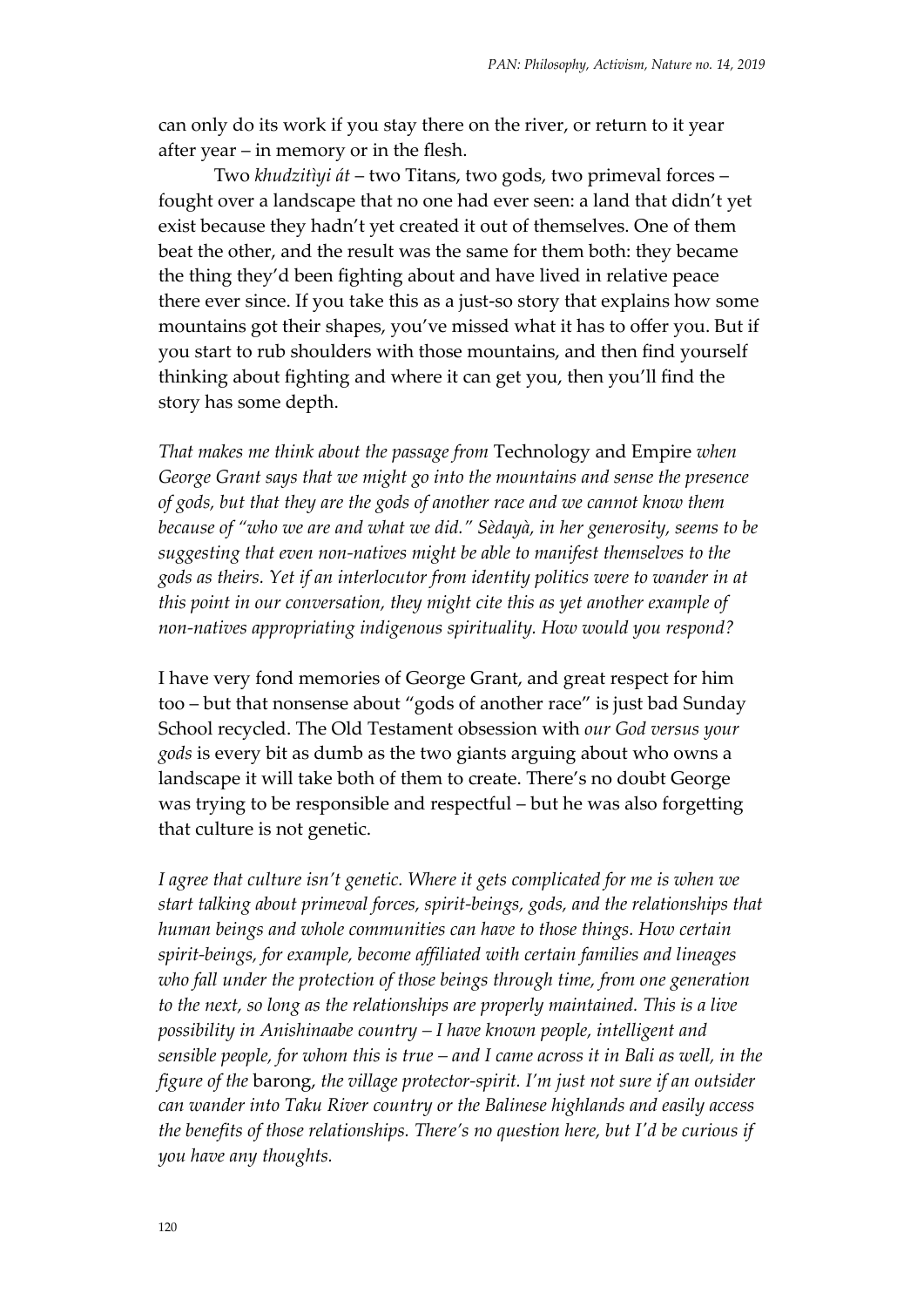It can get complicated alright – and it seems to me that if you hide from the complications, they only get worse. But it's not as if population shifts and cultural integration were new and mysterious things in human experience – nor as if they were likely to cease anytime soon.

It's true that you and I can't just wander into the Balinese highlands and set up our own independent microsociety; nor can we freely enrol ourselves in a culture that's already there. We might, however, go there in peace, act respectfully, learn what we can and come home again, or learn what we can and stay. If we stayed, we might be tolerated enough for our descendants to be accepted in some degree. Or we might not. Sometimes the price of survival is assimilation; sometimes the price is persistent strangeness and cultural distance – ghettoization – and often the price is a mixture of both. Sometimes all these options appear to be closed – and sometimes what seemed to work one day will backfire the next. We've seen that happen in Turkey, Germany, Austria, Poland, Ireland, Bosnia and Hercegovina, Uganda, Rwanda, Sudan, and in a thousand other places. Perhaps, in fact, there is no place on earth except Antarctica where it *hasn't* happened. At the slightest provocation, the human sense of loyalty and relatedness shrinks to a pinhead. But oddly enough, being a cultural orphan can set you free from those kneejerk reactions. Orphans often understand that there is no gang, clan, family, or other pinhead to retreat to; it's all or nothing.

In any case, we each have to try to stay sane. Sane people know that everybody and everything is related to everything else. They also know that places, by nature, are real. So when you find yourself in a place, however you got there, you have to learn what place it is, and learn how to respect it for what it is. If it already has human inhabitants – real inhabitants, not transitory strip-miners and clear-cutters – then they in fact are part of it, and you can't pay respect to the place without paying respect to them too.

Raiders, colonists, prospectors, and tourists are four of the great plagues. The solution, you might think, is that we all, except for maybe a few anthropologists, adventurers, and traders, ought to stay put: just stay where we're born and live whatever life that place allows. But that's never happened. There was never a time when the planet was nicely carpeted with indigenous human societies, content to be where they were. When proto-Athabaskans, proto-Algonquians, proto-Eyaks-and-Tlingits were moving into northern Canada and Alaska – the human part of a great migration of plants and animals on the heels of retreating ice – Neolithic empires were already brewing in Egypt, Mesopotamia, the Indus Valley, and China. Which is to say, there were already colonists, prospectors, raiders, and refugees, though maybe no tourists to speak of.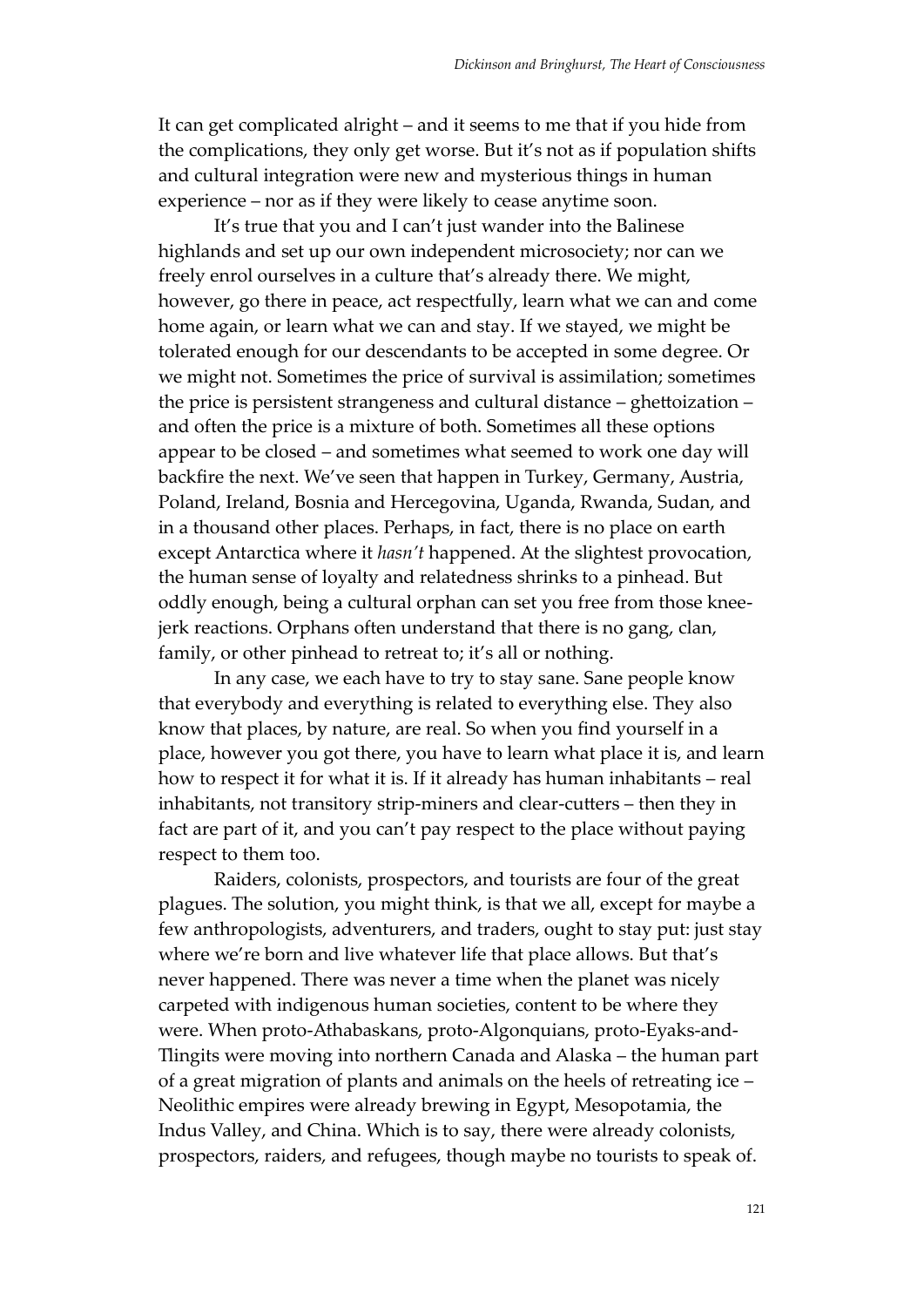Even where there were only hunter-gatherers, plenty of raiding and intermarrying and intermingling went on.

The colonization of North America is a particularly large and recent landslide of massacres, lies, and betrayals, punctuated here and there with small, localized instances of humanity and respect. But no matter how big and hideous it may be, this colonization and countless others are parts of reality. They can't be undone, nor even atoned for. In the meantime, children keep being born who know nothing whatever – nothing – except what chance allows them to learn, and who have to live as best they can with whatever ignorance and experience, love and fear, knowledge and misinformation has come their way.

Where historical wrongs are involved, it may often be easier living in ignorance than in knowledge. If easy is what you want, amnesia may be the answer. But amnesia, in this context anyway, mostly means shallow homogenization. If you want something more than that, good: there's a lot more to be had. But as somebody said, a little learning can be a big problem. Once you start, you may soon find that you have to advance or retreat: back off and try to forget, or press on and try to learn more, and more, and more. That's an eternal human predicament, so far as I can see.

Let's jump ahead fifty years now, when neither you nor I will be here, and *imagine that one of your intellectual descendants has found their way to a transcript of this conversation. They're trying to figure out how to live meaningfully in a world marked by wildly unprecedented social, political, and environmental upheaval the likes of which dwarf even the worst nightmares of the twentieth century. As Yeats put it, "Mere anarchy is loosed upon the world, / The blood-dimmed tide is loosed, and everywhere / The ceremony of innocence is drowned." Your intellectual descendant is terrified in the face of all this, cannot see a way forward, and turns to you. What counsel would you offer them, from our time to theirs?*

A splendid question, but I'm not remotely competent to answer. After seventy-some years, I struggle to see a little way into the present, with all the help I can get from the past. Seeing into the future is something else: a gift that is given to sibyls and prophets but not to me. And from this particular present, seeing into the future is *really* something else, because the future is something we've spectacularly wrecked, just in the last few centuries, and are still at this moment deliberately, avidly wrecking. You're right to quote that poem, which describes the scene superbly and doesn't pretend to offer an answer, only hone the question and point it directly at us.